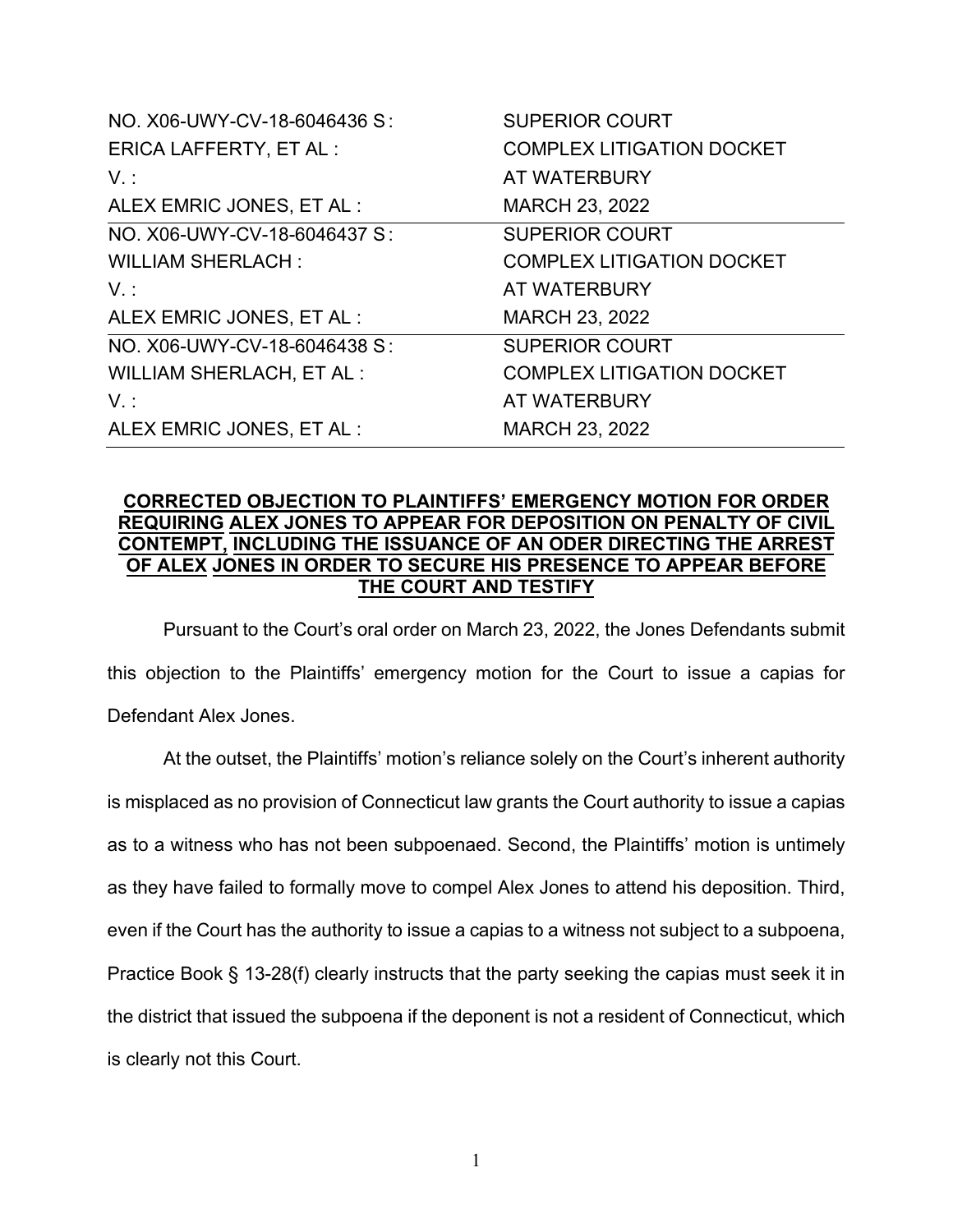Thus, the Jones Defendants ask the Court to deny the Plaintiffs' motion for a capias or any form of arrest warrant for Mr. Jones.

### **Relevant Factual Background**

As part of a rescheduling agreement between counsel, the deposition of Alex Jones in this case was rescheduled to occur on March 23, 2022 and March 24, 2022. On March 21, 2022, Mr. Jones' counsel sought an emergency protective order to temporarily delay the deposition on the advice of Mr. Jones' doctor. The Court denied the motion after a hearing on March 22, 2022.

On March 23, 2022, counsel for the Plaintiffs and counsel for Mr. Jones appeared at the place designated in Austin, Texas for his deposition. Mr. Jones did not appear for his deposition.

Mr. Jones' nonappearance comes upon the advice of a physician who arrived in Austin to visit him on March 20, 2022. On March 21, 2022, the physician's personal observations of Mr. Jones so alarmed the physician that he insisted on conducting a physical examination of Mr. Jones. He immediately advised Mr. Jones to go to an emergency room or call 911. After Mr. Jones refused, the physician advised him to stay home, which Mr. Jones did not do. The physician subsequently arranged for a comprehensive medical workup to be conducted for Mr. Jones on March 23, 2022.

The physician remains firm in his initial recommendation that Mr. Jones neither attend a deposition nor return to work until the results of the comprehensive medical workup are returned, and he opines that Mr. Jones stands at serious risk of harm.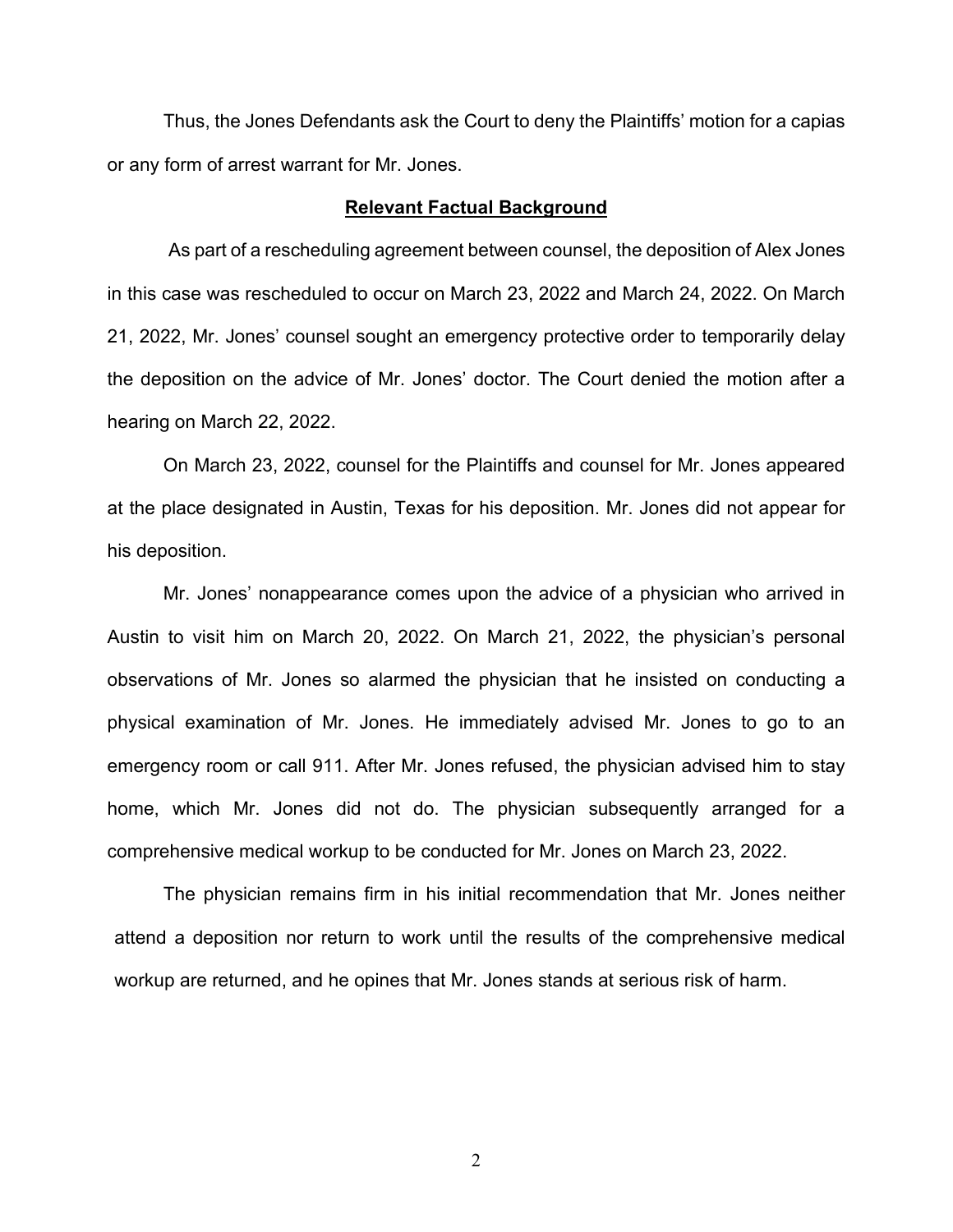### **Argument**

## **I. No provision of Connecticut law grants the Court authority to issue an order to compel or a capias as to a witness who has not been subpoenaed.**

The Practice Book contemplates two ways by which witnesses may be notified of a deposition. First, Practice Book § 13-27 states that "any person" may be orally examined if they received reasonable notice in writing. Second, Practice Book § 13-28 contemplates the issuance of subpoenas to compel the attendance of "any witness."

The difference between these two sections is stark. § 13-27 contemplates a cooperative process where a witness complies voluntarily with a written notice of deposition such as the one that Mr. Jones received. § 13-28 contemplates a compulsory process where a witness refuses to comply voluntarily and subpoenas must issue to command him to provide testimony. The former is cooperative. The latter is adversarial.

This litigation is complicated – to the point that it has been assigned to Connecticut's complex litigation docket and the Court has held monthly status conferences to manage this case. Counsel have endeavored to work together as to scheduling and other discovery matters as their duties as officers of the court require them to do. Cooperation as to matters of discovery, however, does not purge the litigation of its adversarial character.

As the Plaintiffs indicated in the hearing during which the Court ordered this accelerated briefing, they never served Mr. Jones with a subpoena, which is the prescribed way to initiate the process of compelling his attendance at a deposition. They now seek a capias to procure his attendance.

The issuance of a capias is governed by Practice Book § 13-28(f). The plain language of Practice Book § 13-28(f) clearly presupposes that the witness has been subpoenaed before a capias is sought: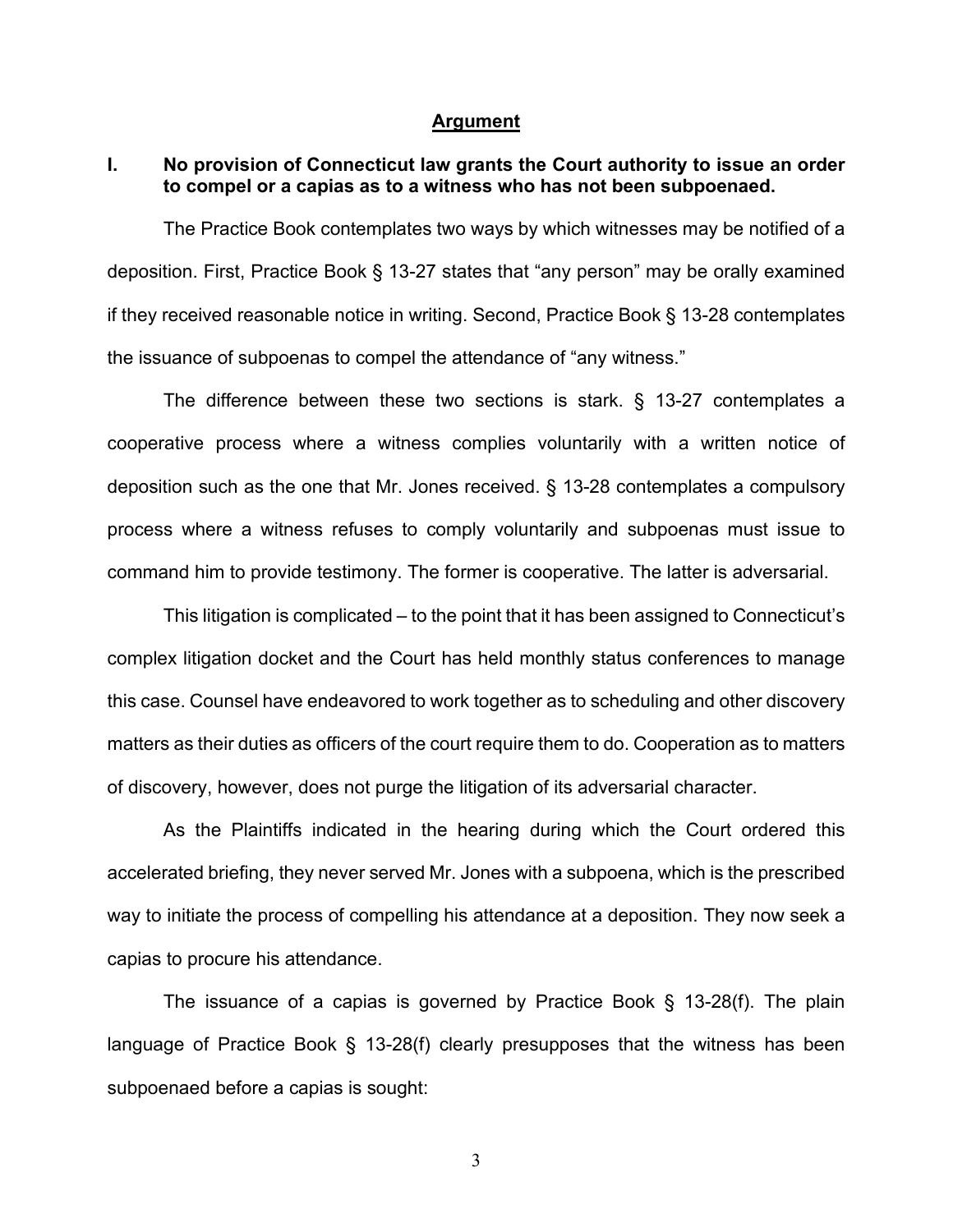If any person to whom a lawful subpoena is issued under any provision of this section fails without just excuse to comply with any of its terms, the court before which the cause is pending, or any judge thereof, or, if the cause is pending in a foreign court, the court in the judicial district wherein the subpoenaed person resides, may issue a capias and cause the person to be brought before that court or judge, as the case may be, and, if the person subpoenaed refuses to comply with the subpoena, the court or judge may commit the person to jail until he or she signifies a willingness to comply with it.

Likewise, Conn. Gen. Stat. § 52-143(e)'s plain language presupposes a subpoena

before a capias may issue:

If any person summoned by the state, or by the Attorney General or an assistant attorney general, or by any public defender or assistant public defender acting in his official capacity, by a subpoena containing the statement as provided in subsection (d) of this section, or if any other person upon whom a subpoena is served to appear and testify in a cause pending before any court and to whom one day's attendance and fees for traveling to court have been tendered, fails to appear and testify, without reasonable excuse, he shall be fined not more than twenty-five dollars and pay all damages to the party aggrieved; and the court or judge, on proof of the service of a subpoena containing the statement as provided in subsection (d) of this section, or on proof of the service of a subpoena and the tender of such fees, may issue a capias directed to some proper officer to arrest the witness and bring him before the court to testify.

In the limited time allotted to brief this issue, the undersigned have been unable to

locate any authority establishing an exception to the requirement that a subpoena must issue before a capias. Instead, they have found case law from the Connecticut Supreme Court that has expressly held that the power of the Court to issue a capias directing an arrest of a witness is "ordinarily conditioned on the issuance of a subpoena." *Burley v. Davis*, 132 Conn. 631, 637 (1946) (affirming a trial court decision declining to issue a capias after the defendant's attorney excused a witness from trial attendance without asking the plaintiff's attorney if he wished to call her on rebuttal because she was not under subpoena).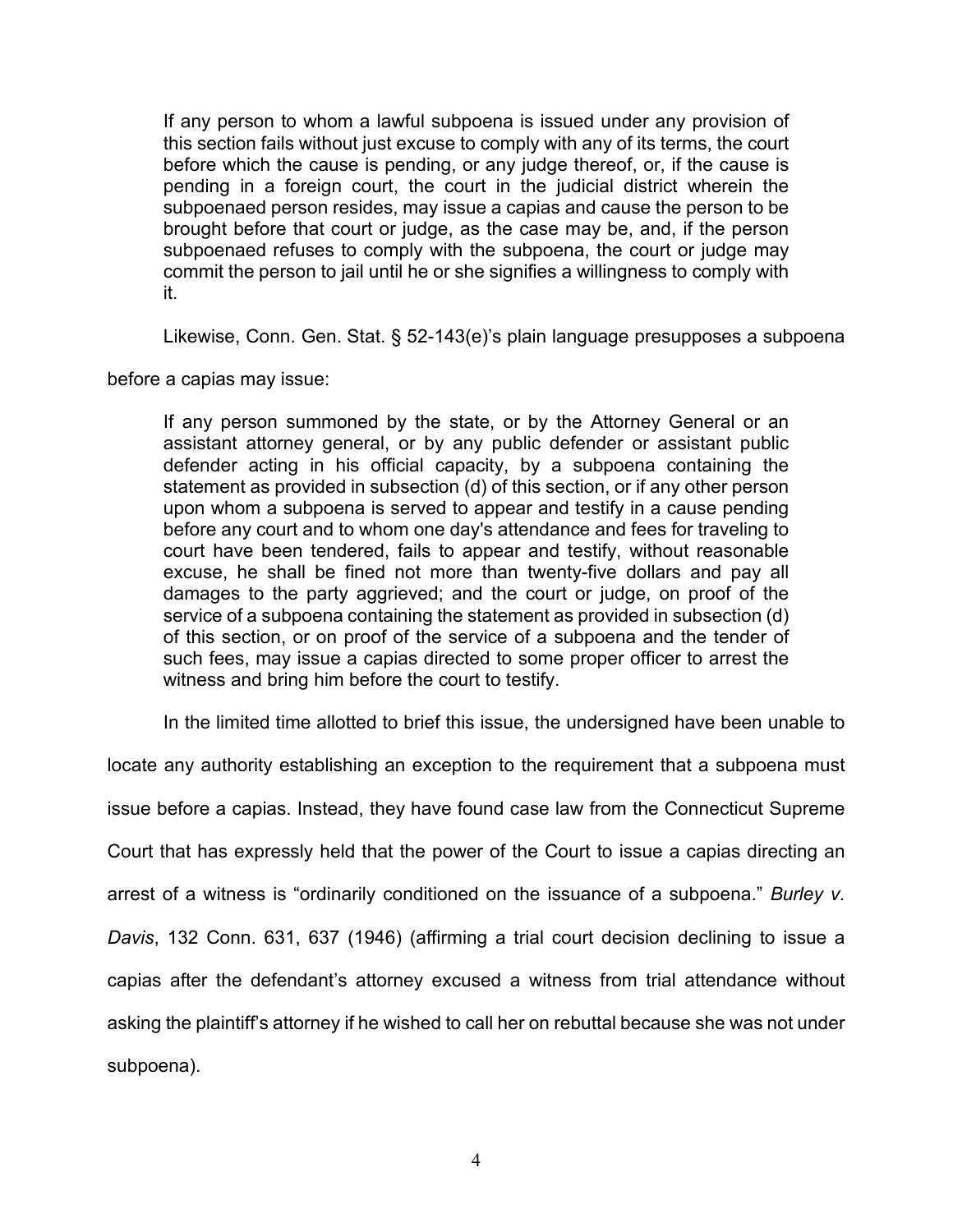Mr. Jones was not subpoenaed to his deposition. Thus, the Court lacks the authority to issue a capias for his arrest.

# **II. The Plaintiffs have failed to file a motion to compel Alex Jones to attend his deposition, which renders their motion for a capias untimely.**

The Plaintiffs have not formally filed a motion to compel Mr. Jones to comply with any lawfully issued court order or obligation. Thus, their motion for a capias is untimely and should be denied as such.

As discussed above, the Plaintiffs did not subpoena Mr. Jones to his deposition. Instead, they used the customary and ordinary conventions of cooperative litigation established by Practice Book § 13-27 to coordinate his deposition. The undersigned cooperated as officers of the court should. Intervening circumstances have now arisen that has rendered Mr. Jones' cooperation hazardous to his health in the opinion of a physician who has personally examined him – so hazardous that the physician recommended that he visit the emergency room.

While Mr. Jones appears not to have initially complied with his physician's orders, there is every indication that he has finally assented to do so, and his compliance necessitated his non-attendance at a deposition arranged by cooperation, not the adversarial compulsion of a subpoena. The Plaintiffs' attempt to procure his attendance and his arrest have no basis in the procedures established by the Practice Book.

While the undersigned can certainly appreciate their frustration at the eleventh-hour postponement of Mr. Jones' deposition, the fact remains crystal clear: Mr. Jones was never subject to a compulsory obligation, and he has yet to receive one in the form of a subpoena. Thus, the Plaintiffs' motion for an order cannot be properly considered to be a motion to compel, and their attempt to procure his arrest is untimely.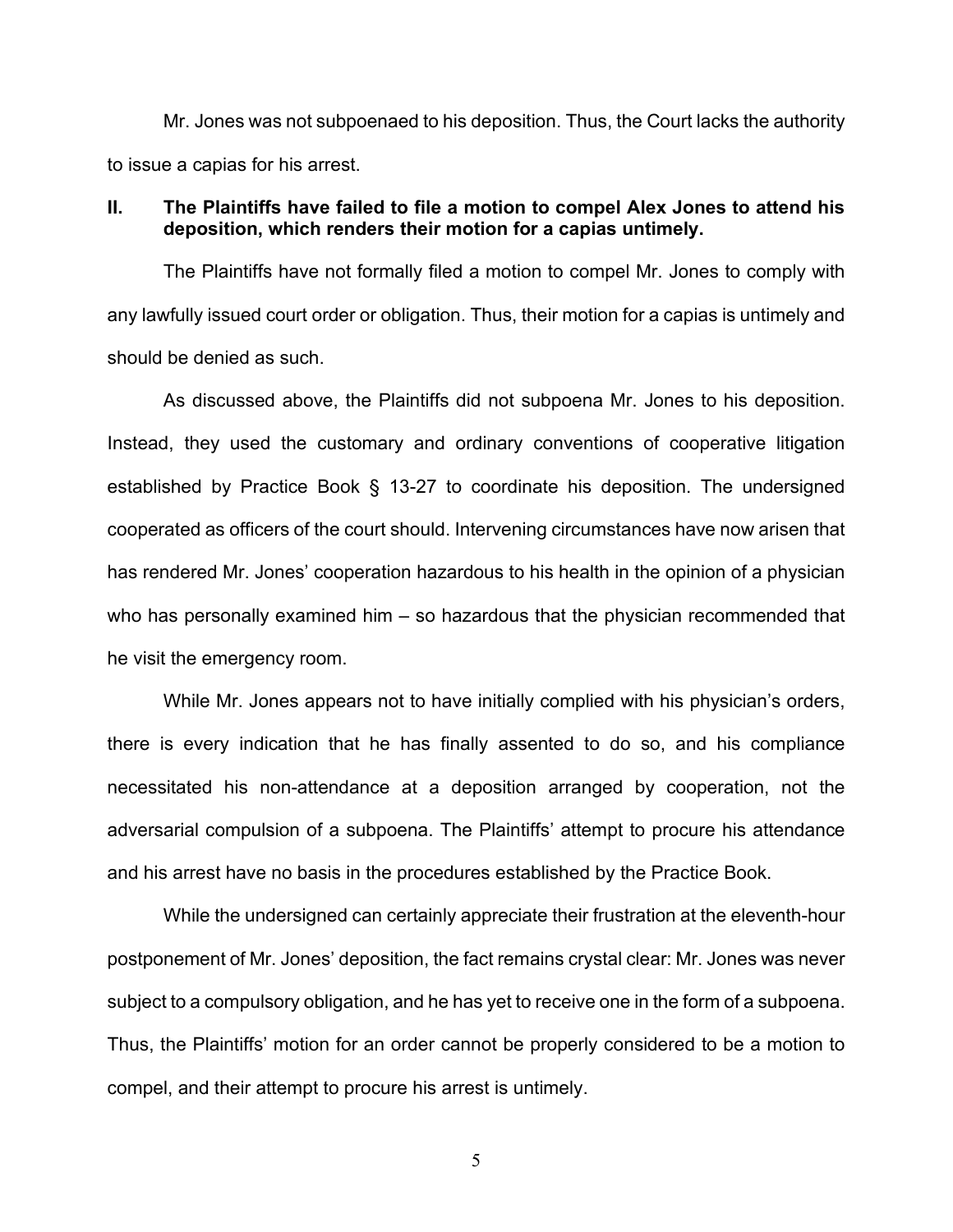### **III. Practice Book § 13-28(f) clearly requires parties seeking a capias as to a foreign deponent to seek it in the district in which the deponent resides.**

Even assuming that the notice of deposition to Mr. Jones operates as a subpoena within Connecticut law or that a subpoena is not required because he is a party, the Court still lacks the authority to issue a capias for Mr. Jones.

Conn. Gen. Stat. § 52-148c and Practice Book § 13-28 establish procedures by which an out-of-state witness's deposition may be taken. The party wishing to take the deposition is required to obtain a commission for an out-of-state subpoena, which then enables the party to obtain a subpoena in the proposed deponent's state to compel the attendance of the deponent in his state. *Struckman v. Burns*, 205 Conn. 542, 552 (1987). The Plaintiffs never sought a commission to take Mr. Jones's deposition, and the Court never issued one. Assuming *arguendo* that this procedural requirement is unilaterally dispensable at the Plaintiffs' whim, no subpoena ever issued in Texas for Mr. Jones' deposition.

Again assuming *arguendo* that this procedural requirement is equally dispensable on a unilateral basis, Practice Book § 13-28(f) requires the Plaintiffs to seek the capias from the jurisdiction in which the subpoena is issued, which would be Texas in this case. *Noll v. Hartford Roman Catholic Diocesan Corp*. 2008 WL 4635591, at \*11 (CT Super. Ct. Sept. 26, 2008).

The facts of *Noll* are particularly instructive. One of the defendants lived in Virginia and allegedly attempted to avoid his deposition. The plaintiff obtained a commission for an out-of-state subpoena and obtained one from a Virginia. The defendant did not attend the Virginia deposition, and the *Noll* court declined to issue the capias because it has not issued the subpoena.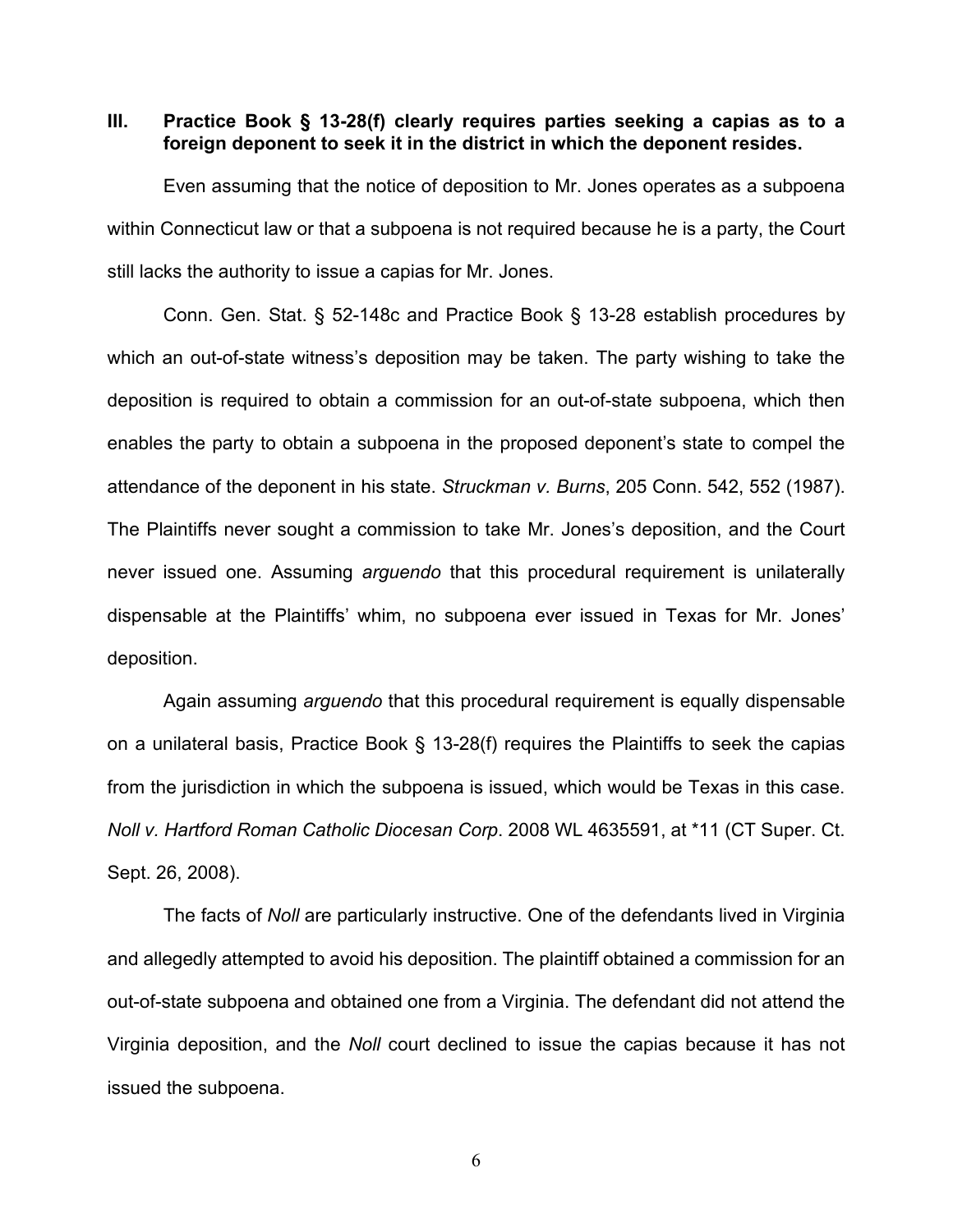Making all of the previous assumptions *arguendo*, the Court did not issue a subpoena for Mr. Jones, and it could have only issued a commission. Thus, like the *Noll* court and under Practice Book § 13-28(f), the Court lacks the authority to issue a capias for Mr. Jones under the current procedural posture.

## **Conclusion**

For the foregoing reasons, the Jones Defendants ask the Court to deny the Plaintiffs' motion for a capias. Additionally, they ask the Court for an additional opportunity to be heard regarding the other sanctions that the Plaintiffs have requested as a matter of due process and fundamental fairness. The issues that the Court asked them to address in a matter of little over 2 hours are complex, and the time constraints did not afford the Jones Defendants an opportunity to be heard on those matters.

Dated: March 23, 2022 **Respectfully Submitted,** 

Alex Jones, Infowars, LLC; Free Speech Systems, LLC; Infowars Health, LLC; and Prison Planet TV, LLC

BY:/s/ Norman A. Pattis /s/ /s/ Cameron L. Atkinson /s/ Kevin M. Smith Cameron L. Atkinson PATTIS & SMITH, LLC Juris No. 423934 383 Orange Street New Haven, CT 06511 V: 203-393-3017 F: 203-393-9745 [npattis@pattisandsmith.com](mailto:npattis@pattisandsmith.com) [catkinson@pattisandsmith.com](mailto:catkinson@pattisandsmith.com)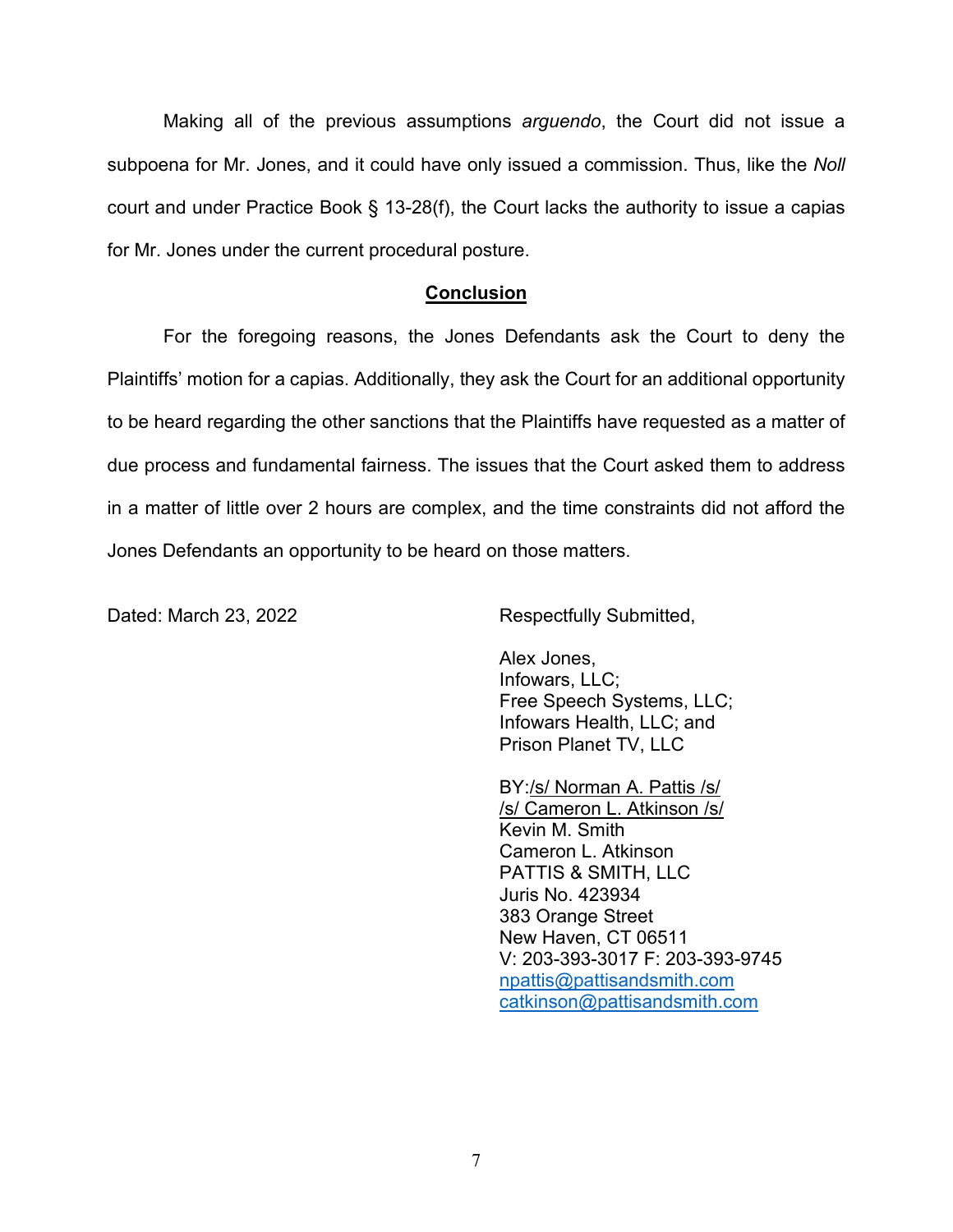# **CERTIFICATION**

This is to certify that a copy of the foregoing has been emailed and/or mailed, this

day, postage prepaid, to all counsel and pro se appearances as follows:

# **For Genesis Communications Network, Inc.:**

Mario Kenneth Cerame, Esq. Brignole & Bush LLC 73 Wadsworth Street Hartford, CT 06106

# **For Plaintiffs:**

Alinor C. Sterling, Esq. Christopher M. Mattei, Esq. Matthew S. Blumenthal, Esq. KOSKOFF KOSKOFF & BIEDER 350 Fairfield Avenue Bridgeport, CT 06604

## **For Trustee Richard M. Coan**

Eric Henzy, Esq. ZEISLER & ZEISLER P.C. 10 MIDDLE STREET 15TH FLOOR BRIDGEPORT, CT 06604

> /s/ Cameron L. Atkinson /s/ Cameron L. Atkinson, Esq.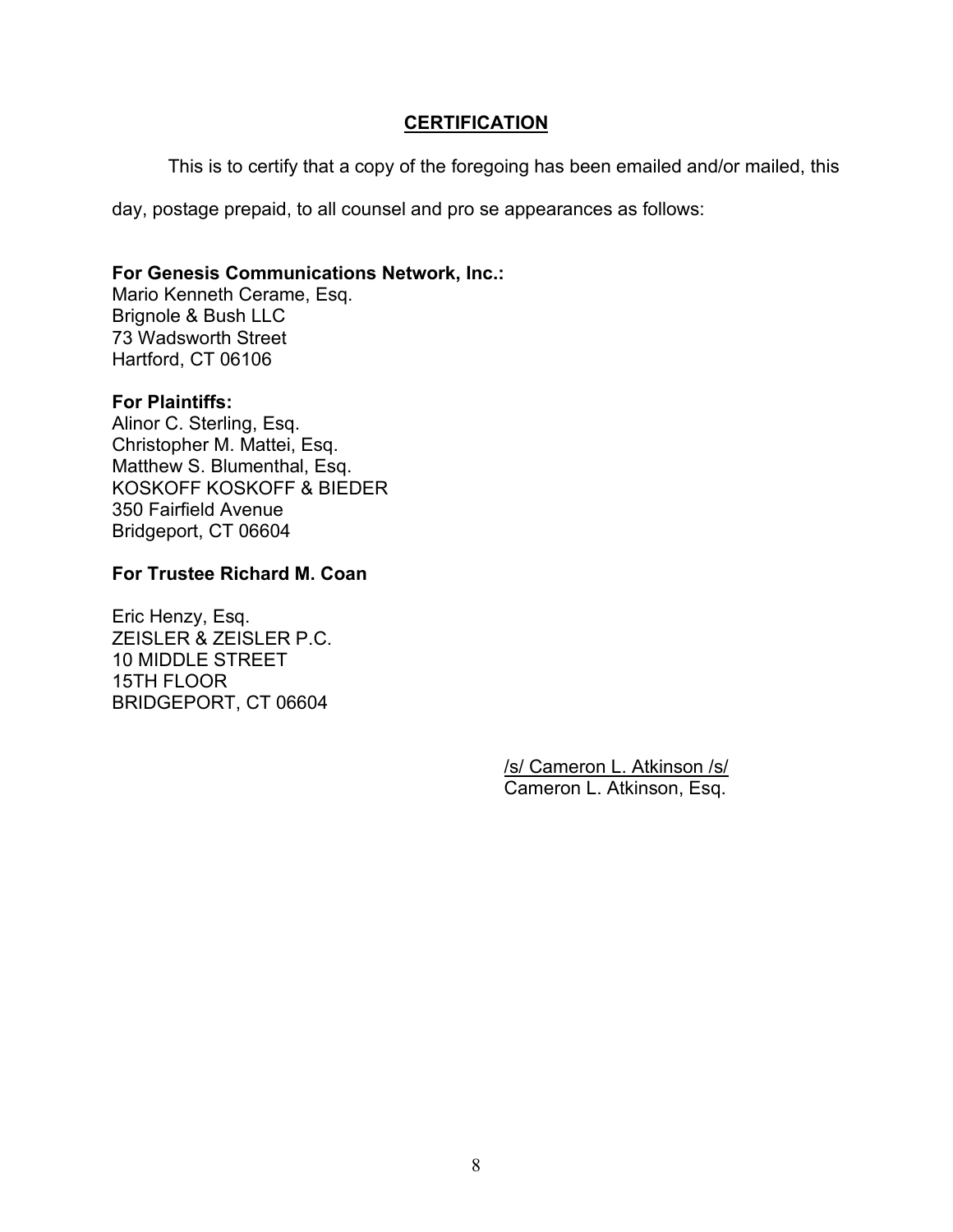2008 WL 4635591 Only the Westlaw citation is currently available.

### UNPUBLISHED OPINION. CHECK COURT RULES BEFORE CITING.

Superior Court of Connecticut, Judicial District of Hartford.

William NOLL v. The HARTFORD ROMAN CATHOLIC DIOCESAN CORPORATION et al.

> No. HHDX04CV024034702S. | Sept. 26, 2008.

#### **Opinion**

### ROBERT B. SHAPIRO, Judge.

**\*1** The court issues this memorandum of decision concerning (1) the plaintiff's motion for sanctions  $(\# 319)$ , which seeks sanctions against defendant Stephen Foley and his counsel, as a result of Foley's failure to appear for a video deposition in Virginia on August 7, 2008; and (2) Foley's motion for sanctions (# 304), which seeks sanctions against the plaintiff's counsel for disclosing Foley's residence address in a pleading filed with the court. The court held a hearing in connection with these motions on September 15, 2008.

After consideration of the evidence presented by the parties, their written submissions, and their oral arguments, for the reasons stated below, the plaintiff's motion for sanctions is granted in part and denied in part. The court previously issued an interim order concerning Foley's motion, in which it ordered redactions of references to Foley's residence address. The remainder of Foley's motion for sanctions is denied.

*I*

### *Background*

In this matter, the plaintiff alleges that he was sexually abused by defendant Stephen Foley, a Catholic priest, when the plaintiff was a minor child of about fifteen years old. By agreement of all parties, on June 10, 2008, the court granted the defendant Hartford Roman Catholic Diocesan Corporation's (Archdiocese) motion to modify the scheduling order (# 285). According to the court's order, depositions of all fact witnesses were to be completed by August 15, 2008.

The extensive procedural history of the plaintiff's effort to take Foley's deposition in this matter is set forth below. By Ruling dated May 5, 2008 (# 278), the court granted the plaintiff's motion for issuance of commission to take Foley's deposition in Virginia, for trial testimony, since he resides outside of Connecticut. Practice Book § 13-31(a)(4) permits the use at trial of the deposition of a person who is out of the state.

A similar motion, which also sought Foley's out of state deposition for use as trial testimony, was granted by the court (Tanzer, J.) in *F. Glenn Sutherland v. The Hartford Roman Catholic Diocesan Corporation,* Docket No. HHD X04 CV 02 4034736 ("*Sutherland* "). This court is familiar with that matter, having issued memoranda of decisions and a trial management order concerning it.

Code of Evidence  $\S 2-2(b)$  provides that "[t]he court may take judicial notice without a request of a party to do so. Parties are entitled to receive notice and have an opportunity to be heard for matters susceptible of explanation or contradiction, but not for matters of established fact, the accuracy of which cannot be questioned." "There is no question that the trial court may take judicial notice of the file in another case, whether or not the other case is between the same parties." (Internal quotation marks omitted.) *Jewett v. Jewett,* 265 Conn. 669, 678 n. 7, 830 A.2d 193 (2003).

The court takes judicial notice of parts of the court's file in *Sutherland.* That case involved the same defendants, the same plaintiff's counsel and the same defense counsel.

**\*2** There, the plaintiff did not learn that Foley had moved out of state, and could not be subpoenaed to attend the trial, until just before the scheduled commencement of the presentation of evidence. In *Sutherland,* the plaintiff filed a motion for a commission to take Foley's deposition by videotape in Virginia, for use at trial, dated February 27, 2008 (# 336). In a reply  $(\# 337)$ , paragraph 8, concerning his motion for a continuance of the trial, counsel for the plaintiff stated that, on February 27, 2008, he learned for the first time that Foley was not living in Connecticut and was in Virginia. The motion for commission was granted by Judge Tanzer on February 28, 2008.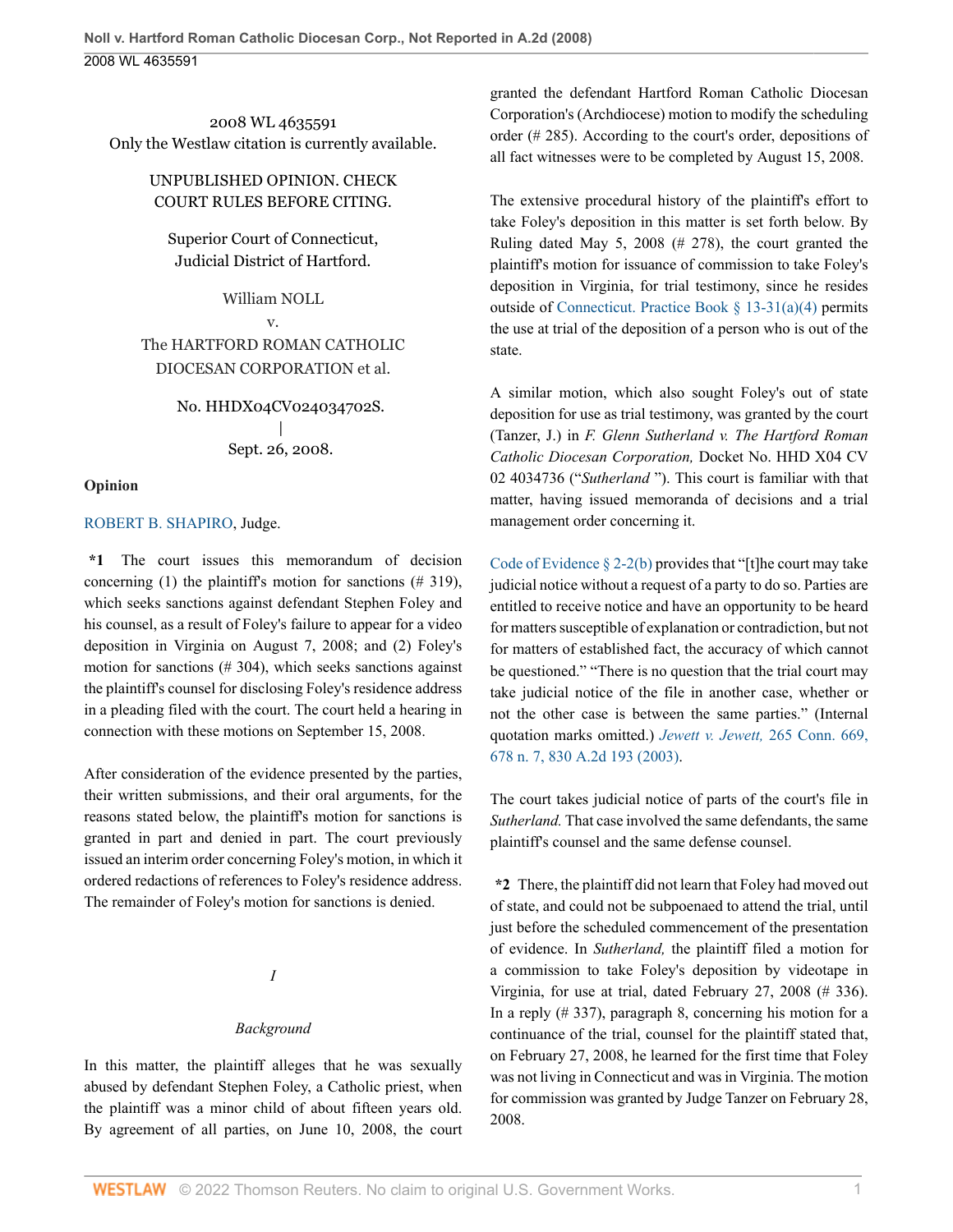At a court appearance on March 4, 2008, Foley's counsel represented to the court that Foley agreed to meet the *Sutherland* plaintiff's process server to accept a deposition subpoena. Later on March 4, 2008, Foley failed to appear at the Virginia lawyer's office where it was agreed that he would accept service of the subpoena. See affidavit of James Jones, plaintiff's Exhibit M. The effort to depose Foley in that case was not pursued further since *Sutherland* was settled on the next day, March 5, 2008.

By motion for protective order filed in this case, dated May 22, 2008 (# 283), Foley sought an order preventing the plaintiff and his counsel from serving a deposition subpoena at Foley's residence. Foley again offered to accept in-hand service of the subpoena, "at a neutral location."

"General Statutes 52-148c allows a party to apply to the court for a commission to take the deposition of an out-ofstate witness. Once the commission is granted by the court in this state, a subpoena can be obtained in the proposed deponent's state to force the deponent to attend a deposition in his state." *Struckman v. Burns,* 205 Conn. 542, 552, 534 A.2d 888 (1987). Rule 4:5(a) of the Rules of the Supreme Court of Virginia states that "[t]he attendance of witnesses may be compelled by subpoena."

In its May 30, 2008 order (# 288), the court ruled that the determination as to whether Foley may be protected from service of a subpoena in Virginia at his residence was a question to be addressed by the Virginia courts. See *Fairbanks American, Inc. v. American Home Assurance Co.,* Superior Court, judicial district of Fairfield at Bridgeport, Docket No. CV 88 0248356 (January 24, 1992, Lewis, J.) [5 Conn. L. Rptr. 470] (court determined that the New York courts would have to resolve an issue relating to the issuance of a subpoena to compel two witnesses to attend depositions in New York).

In addition, in its May 30, 2008 order, the court stated that "Foley may seek relief from the courts in Virginia concerning the service of a subpoena there. See *Schwartz v. Commonwealth,* 45 Va.App. 407, 450, 611 S.E.2d 631 (2005)." Accordingly, the court declined to decide the issue concerning where the subpoena may be served. See *Cassinelli Brothers Construction Co. v. Gray,* Superior Court, judicial district of Stamford-Norwalk at Stamford, Docket No. CV95 0142662 (May 9, 1996, Hickey, J.) (16 Conn. L. Rptr. 629).

**\*3** Foley was served with a subpoena at his residence in Virginia on May 31, 2008. The plaintiff sought to take his deposition on June 5, 2008. See Plaintiff's Exhibit I (affidavit of Raymond J. Wachter, process server, and copies of related documents). His counsel's letter, dated June 3, 2008, acknowledged receipt of notice and of the subpoena. See Plaintiff's Exhibit J.

Foley filed a second motion for protective order concerning his deposition (# 290), asserting that the length of notice was inadequate and that his attorneys were unable to adjust their calendars in order to be able to attend a deposition in Virginia on short notice. This motion was not adjudicated since counsel for the parties reached an agreement, that Foley's deposition would occur in Virginia on August 7, 2008, one of the dates suggested by his Connecticut counsel on June 17, 2008. See Exhibit L (facsimile from co-defendant's counsel, dated June 17, 2008). As noted above, this agreed-to date was within the court-ordered schedule for the completion of fact witness depositions, which were to be completed by August 15, 2008. Thus, Foley had over six weeks notice as to when he would be required to appear to be deposed.

Over one month later, on July 22, 2008, Foley filed a third motion for protective order (# 295), seeking to prevent his deposition from going forward on August 7, 2008, the previously agreed-upon date. Therein, he claimed that plaintiff's counsel had attempted to contact him directly, referring to alleged events which had occurred more than three weeks before the date of the motion, in June 2008, and referring to Foley's pending grievance against plaintiff's counsel, which had been referred to the New London, Connecticut grievance panel.

Foley's third motion for a protective order was brought to the court's attention by request for expedited adjudication filed by the plaintiff on Friday, August 1, 2008 (# 299). Foley filed a reply, dated Monday, August 4, 2008 (# 302), to the plaintiff's objection to his motion for protective order. In a memorandum in support of his reply, also dated August 4, 2008 (# 303), page 4, Foley's counsel stated, "There is ample time to depose Foley for trial purposes. The evidentiary portion of the trial of this matter is not scheduled to commence until March 2009." No reference was made to Foley's health as a reason why the August 7, 2008 deposition should not go forward.

By order dated Tuesday, August 5, 2008 (# 308), the court denied Foley's third motion for protective order, since good cause had not been shown to prevent the deposition from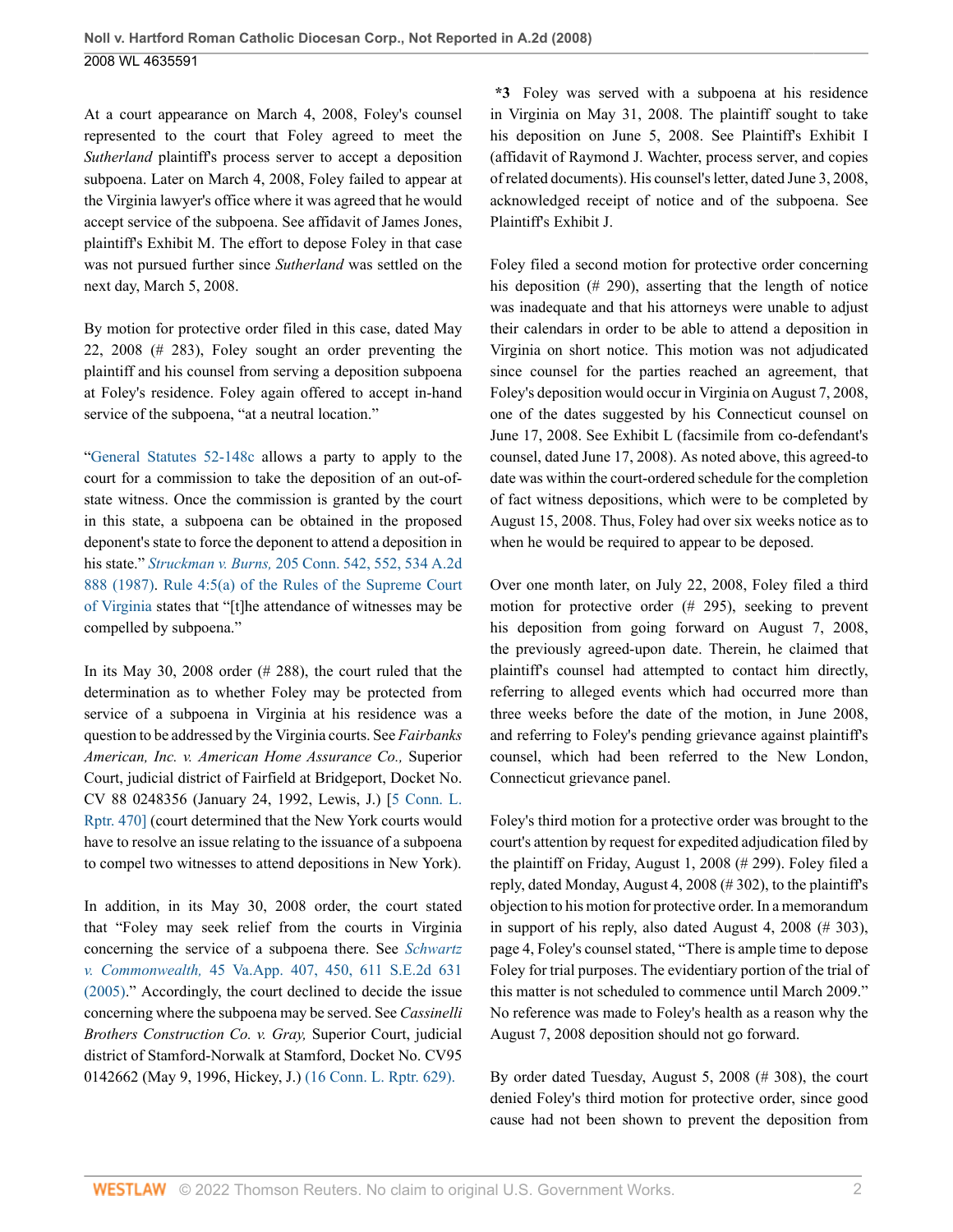going forward. In view of the fact that Foley's deposition was scheduled to occur on Thursday, August 7, 2008, the court sent this order to the parties by mail and by facsimile.

On Wednesday, August 6, 2008, with his deposition scheduled to occur the next day, Foley filed his fourth motion for a protective order  $(# 310)$ , accompanied by a request for expedited adjudication (# 311), which stated that Foley's "deposition is scheduled for 8/7/08 in Virginia. If the order is granted or denied, appropriate travel arrangements will need to be made." Foley's counsel offered no explanation as to why arrangements for travel to Virginia had not been made well in advance, since, as discussed above, counsel agreed, several weeks before, in June 2008, to schedule the August 7, 2008 deposition in Virginia.

**\*4** In the fourth motion for protective order, Foley again sought to prevent the plaintiff from deposing him, now on "alternative grounds." His counsel presented two letters from Foley's medical providers stating that he was physically unable to participate in a deposition. These letters are dated June 10, 2008 (physician stated that Foley had persistent fatigue and night sweats; history of cancer; a chronic skin infection; and "will be unable to participate in a deposition at this time"); and June 18, 2008 (different physician stated that Foley was being treated for a skin infection, which was aggressive, recurring, and resistant to therapy; that his health issues may pose limitations on his daily functions and may prevent him from certain duties, including deposition, for the near future, until the skin issue is resolved). These conclusory reports did not specify why, even with accommodation, Foley could not be deposed.

In the fourth motion for protective order, page 1, Foley's counsel stated that, "[t]he undersigned waited to see if Foley's condition would improve. According to Foley, it has not." Thus, Foley's counsel acknowledged that she was in possession of the June 2008 correspondence concerning Foley's health well in advance of the filing of his fourth motion for protective order, which was only brought to the opposing parties' and the court's attention after Foley's counsel received the adverse ruling from the court, dated August 5, 2008, concerning Foley's third motion for a protective order. Foley and his counsel only raised his health as an issue which should prevent his deposition after learning that the court had denied his third motion for a protective order.

Later on the same day, August 6, 2008, Foley also submitted an affidavit, dated August 6, 2008, in which he stated that he was still ill and that he continues to see his doctors on a regular basis for treatment of the conditions listed in his doctor's letters. No contemporaneous letters from physicians were presented.

While this motion was before the court on August 6, 2008, counsel sent each other correspondence, of which the court became aware only after reviewing the plaintiff's motion for sanctions. Foley's counsel sent a letter to other counsel asking them not to go forward with the deposition since the court officer assigned to this docket had informed her that the court would not rule on Foley's fourth motion for protective order until opposing parties had an opportunity to respond. An attorney in plaintiff's counsel's office replied that he had filed an objection to the motion, which was presently before the court; that the deposition would go forward as planned; that plaintiff's counsel was on an airplane to Virginia in order to conduct the deposition; and that Foley and Foley's counsel were expected to attend. Foley's counsel replied that, pursuant to Practice Book § 13-5, Foley's deposition was stayed until the court ruled on the motion for protective order which she had filed that morning. She stated that neither she nor Foley would be present at the deposition on August 7, 2008.

**\*5** After considering the fourth motion for protective order and the plaintiff's objection thereto, the court issued an order, on August 6, 2008, which was then sent by facsimile on that date to counsel for the parties, and which stated: "1. The issue raised by the defendant's motion for protective order, as to whether he must appear for a deposition in Virginia, is for the Virginia courts. See this court's May 30, 2008 ruling on defendant Foley's previous motion for protective order (# 288). 2. The court declines to consider, at this time, on an expedited basis, the relief requested in the plaintiff's objection, which seeks a contempt finding, a default, and an award of attorneys fees." Thus, the court's order completely disposed of the fourth motion for a protective order in this court. Subsequently, on August 6, 2008, plaintiff's counsel sent another letter to Foley's counsel, again advising that the deposition would go forward, and attaching travel options.

Notwithstanding the court's rulings, Foley never sought relief in the Virginia courts. On August 7, 2008, plaintiff's counsel appeared in Herndon, Virginia, for the video deposition of Foley. Neither Foley nor his counsel appeared and plaintiff's counsel was unable to reach Foley's counsel by phone. See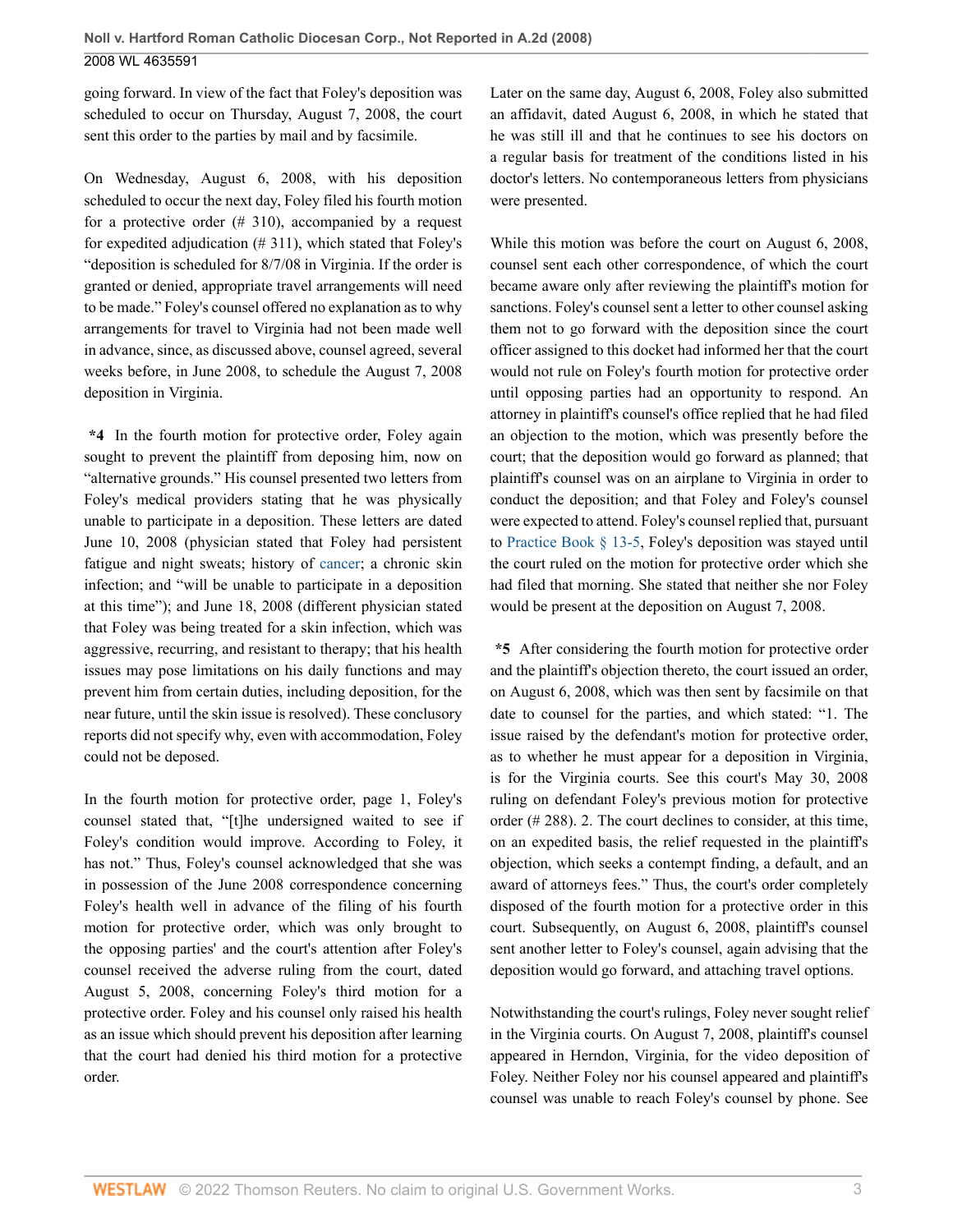Transcript of August 7, 2008 deposition (Plaintiff's Exhibit U).

Additional references to the background of this matter are set forth below.

### *II*

#### *Plaintiff's Motion For Sanctions*

*A*

#### *Default*

In his motion for sanctions, as amended, the plaintiff requests that the court hold Foley in contempt of court order, and seeks a default judgment, payment of attorneys fees and costs, a capias, and an order that Foley appear for a video deposition in Connecticut on a date certain. In his reply (# 331), the plaintiff asserts that, based on the correspondence and pleadings signed by Foley's counsel, it is clear that Foley failed to appear at his deposition at his counsel's direction. The plaintiff seeks sanctions against Foley and his Connecticut counsel.

Practice Book  $\S$  13-14(a) provides, in relevant part, "If any party ... has failed to appear and testify at a deposition duly noticed pursuant to this chapter, or has failed otherwise substantially to comply with any other discovery order made pursuant to Sections 13-6 through 13-11, the judicial authority may, on motion, make such order as the ends of justice require." Such order may include the entry of a nonsuit or default against the party failing to comply and the award to the discovering party of the costs of the motion, including a reasonable attorneys fee. See Practice Book § 13-14(b)(1) and (b)(2).

"[A] court may, either under its inherent power to impose sanctions in order to compel observance of its rules and orders, or under the provisions of  $\S$  13-14, impose sanctions, including the sanction of dismissal." *Millbrook Owners Association, Inc. v. Hamilton Standard,* 257 Conn. 1, 14, 776 A.2d 1115 (2001). "The decision to enter sanctions ... and, if so, what sanction or sanctions to impose, is a matter within the sound discretion of the trial court." (Internal quotation marks omitted.) *Evans v. General Motors Corp.,* 277 Conn. 496, 523, 893 A.2d 371 (2006).

**\*6** "In order for a trial court's order of sanctions for violation of a discovery order to withstand scrutiny, three requirements must be met. First, the order to be complied with must be reasonably clear ... Second, the record must establish that the order was in fact violated. Third, the sanction imposed must be proportional to the violation." (Internal quotation marks omitted.) *Wexler v. DeMaio,* 280 Conn. 168, 179, 905 A.2d 1196 (2006).

Similar requirements apply when considering an order of sanctions for violation of the rules of practice concerning discovery. See *E.D.H., Inc. v. Cole,* Superior Court, judicial district of Tolland, Complex Litigation Docket at Tolland, Docket No. X07 CV 02 0081527 (July 24, 2003, Sferrazza, J.) (citing *Millbrook Owners Association, Inc. v. Hamilton Standard, supra,* 257 Conn. at 17-18, 776 A.2d 1115).

The rules under which discovery may obtained by deposition are clear. "The giving of the notice [of deposition in accordance with now Practice Book § 13-27], unless modified by the court, constitutes an order to the deponent to appear at the time and place designated in the notice and to submit to examination and cross-examination as permitted at trial." (Emphasis omitted; internal quotation marks omitted.) *Cahn v. Cahn,* 225 Conn. 666, 688, 626 A.2d 296 (1993).

In considering the factors set forth in *Wexler v. DeMaio, supra,* the court finds that the court's orders are clear and that the parties agreed that Foley would be deposed in Virginia on August 7, 2008. The court granted the plaintiff's motion for a commission to take Foley's deposition in Virginia and the parties, including Foley, agreed to a schedule for the completion of fact witness depositions, which was adopted in the court's modified scheduling order. Here, also, Foley was served with a subpoena which required his presence at the deposition, and the parties agreed upon a date when that was to occur.

As to the second factor, whether the court's orders were in fact violated, it is evident that a violation has occurred. The court addresses Foley's arguments in the order in which they appear in his memorandum in support of his objection to the plaintiff's motion for sanctions (# 329).

First, Foley misstates the applicable law, by stating, in his memorandum, page 1, "[p]ursuant to Practice Book Sec. 13-5, the filing of a protective order effectively stayed Foley's deposition until a ruling was made by the court either granting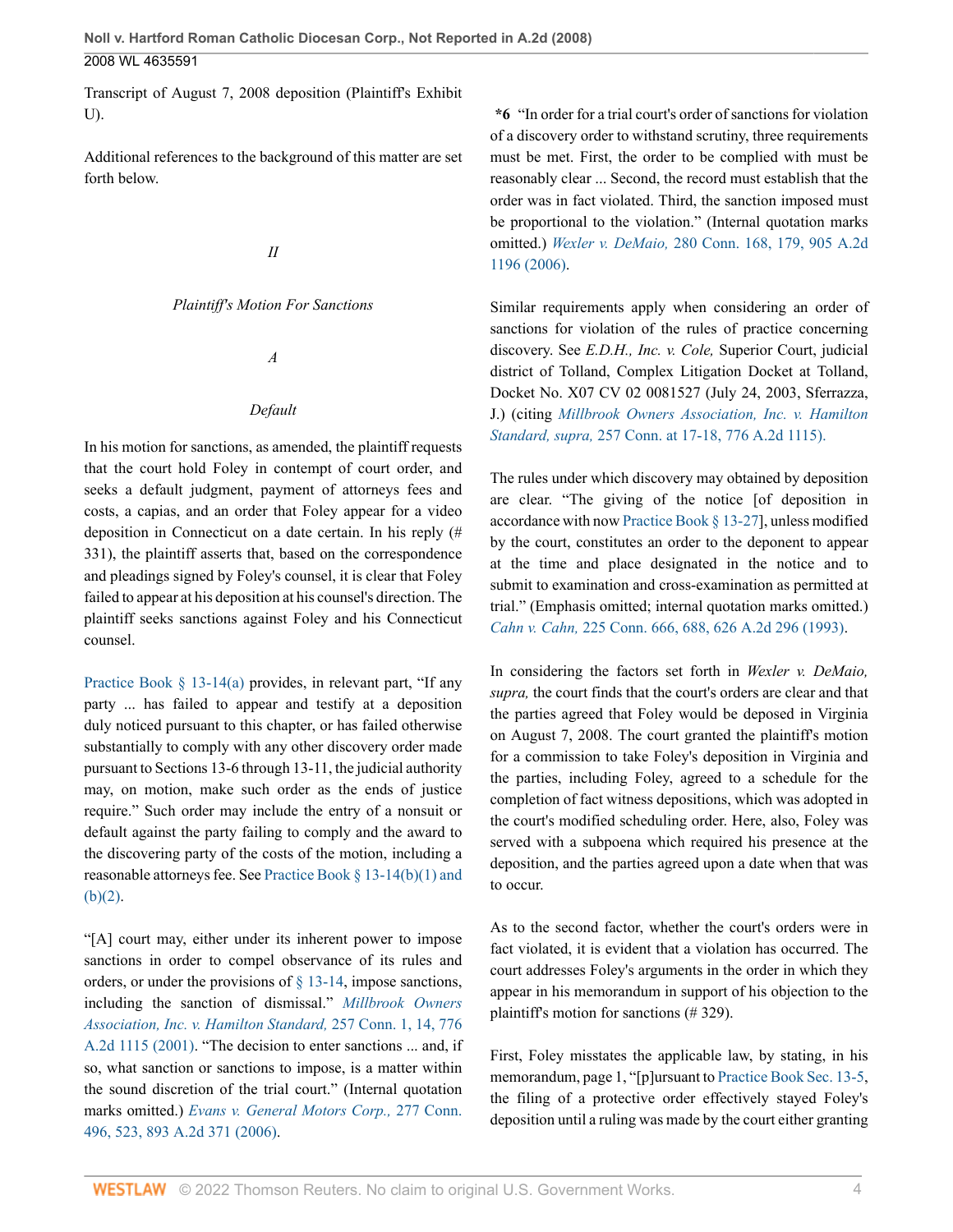or denying the [fourth] motion [for protective order]. See also *Cahn v. Cahn,* 225 Conn. 666, 626 A.2d 296 (1993)."

When a deponent has been given reasonable notice of deposition, the mere filing of a motion for a protective order does not stay the deposition. Practice Book § 13-5 contains no such provision. To the contrary, Practice Book § 13-5 provides, in relevant part; "Upon motion by a party from whom discovery is sought, and for good cause shown, the judicial authority *may* make any order which justice requires to protect a party from annoyance, embarrassment, oppression, or undue burden or expense, including one or more of the following: (1) that the discovery not be had ..." (Emphasis added.)

**\*7** Foley's reading of *Cahn v. Cahn, supra,* is untenable. *Cahn* also does not hold that the filing of a motion for a protective order stays a deposition concerning which reasonable notice has been provided. There, the Supreme Court stated, concerning depositions, "[a]ll questions, including those objected to, are to be answered ... unless the objecting party procures from the court a protective order precluding or limiting the scope or disclosure of discovery ... The issue before the Appellate Court and this court, however, [was] whether, in the circumstances of this case, a notice of deposition subsequently ruled unreasonable because the notice did not allow the plaintiff to be heard on his motion for protective order permits a court to exclude the deposition testimony from the trial." (Citation omitted; footnote omitted; internal quotation marks omitted.) *Id.,* 225 Conn. at 672, 626 A.2d 296.

In *Cahn,* "[t]he trial court ruled that the notice given for these depositions was unreasonable because the notice did not provide the plaintiff with sufficient opportunity to have his motion for protective order heard." *Id.,* at 677-78, 626 A.2d 296. The instant case does not involve a situation where "the mere filing of a motion for protective order made the notice not reasonable ..." *Id.,* 225 Conn. at 678, 626 A.2d 296. The facts here are quite different, and involve the opposite, reasonable notice, and an agreed-on date for the deposition.

Here, although Foley sought a protective order against the taking of his deposition, the court never granted his motions. In contrast to the situation in *Cahn,* where inadequate notice of the depositions prevented the plaintiff from being heard on his motion for protective order, here the parties *agreed* on the date for Foley's deposition long in advance thereof and Foley had ample opportunity to seek a protective order and did so, unsuccessfully.

In addition, the court twice stated, in separate orders, that the Virginia court was the appropriate place to seek relief concerning the requirement that he appear for his deposition. He never did so. According to the parties' submissions, no relief was sought by Foley in the Virginia courts.

The court is also unpersuaded by Foley's unsupported statement in his memorandum, page one, that "[b]y neither granting nor denying Foley's [m]otion for a[p]rotective [o]rder, pursuant to *Cahn*, the deposition was effectively stayed." Foley does not provide a citation to *Cahn* in which the Supreme Court so held. As stated above, *Cahn* does not support Foley's argument. This court's August 6, 2008 ruling disposed of the fourth motion for protective order and did not grant Foley's motion. Foley did not obtain a protective order either from this court or in Virginia. He had no lawful excuse for not appearing for his deposition.

Second, Foley's argument that the plaintiff's motion for sanctions should be heard by the Virginia courts is unfounded. This matter is pending on this court's docket and is scheduled for trial in this court. This court has jurisdiction over the parties to enforce its orders and to compel parties to obey its rules. As discussed above, Foley did not avail himself of the opportunity to seek a protective order in Virginia. The time to do so was before the deposition.

**\*8** The court notes also that, at the hearing, Foley's counsel made reference to a conversation she had with a court clerk in Virginia about the subpoena which was served on Foley. "We consistently have held that [a]nalysis, rather than mere abstract assertion, is required in order to avoid abandoning an issue by failure to brief the issue properly ... Where the parties cite no law and provide no analysis of their claims, we do not review such claims." (Internal quotation marks omitted.) *Knapp v. Knapp,* 270 Conn. 815, 823 n. 8, 856 A.2d 358 (2004). Accordingly, the court is not required to consider this belated challenge to the subpoena.

Third, the court is unpersuaded that Foley had good cause for filing his fourth motion for protective order on August 6, 2008. In his memorandum, page 2, n. 1, his counsel states that "[i]f Foley's condition had improved over the summer, it would not have been necessary to file the Protective Order."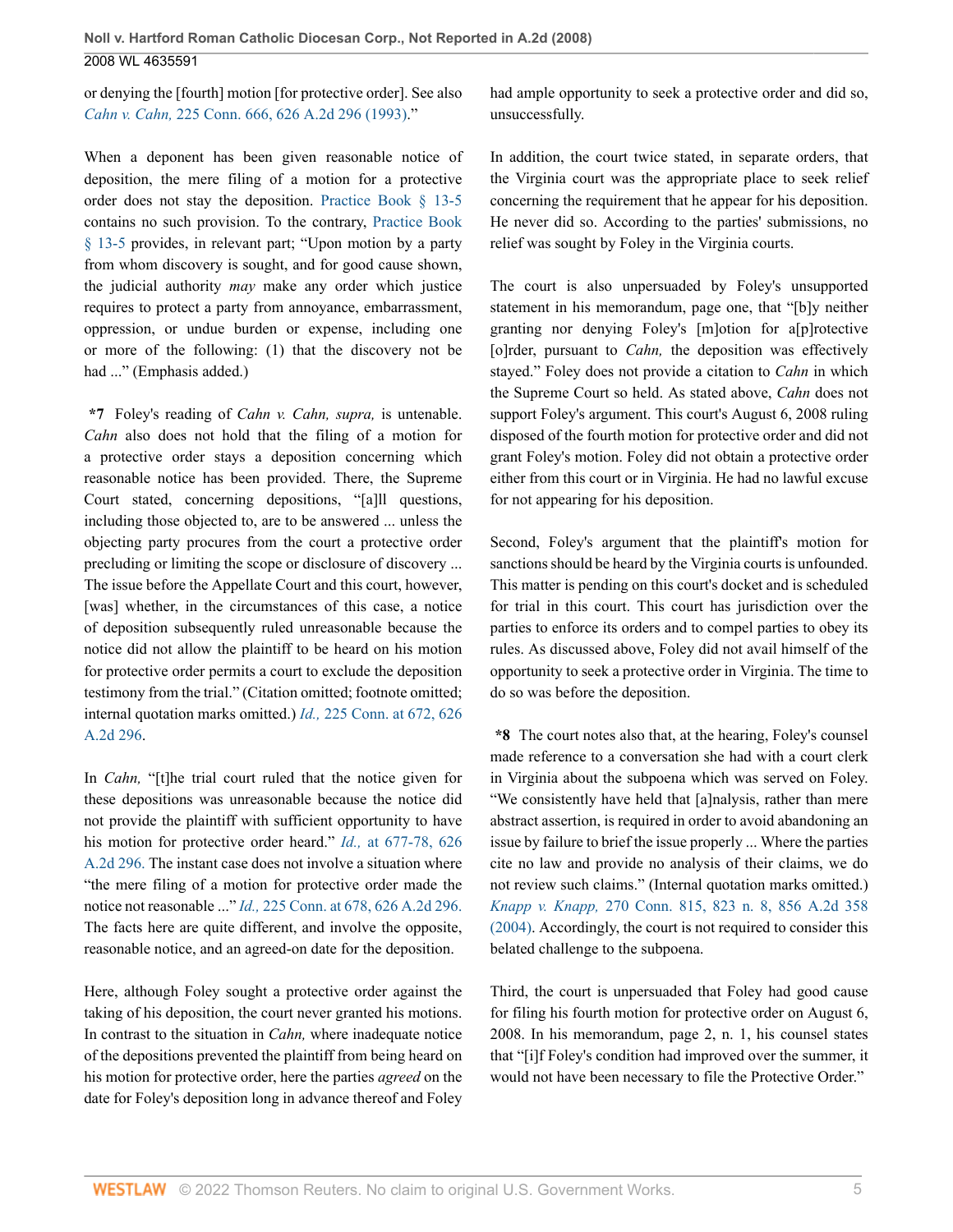The facts here reflect a belated filing of a new motion for protective order immediately after the denial of the previous, third motion for protective order. His counsel acknowledged having had information concerning Foley's health long before August 6, 2008; he could have sought a protective order on that ground in advance of raising it at the eleventh hour on August 6, 2008, on the eve of his deposition, just after his previous motion for protective order was denied.

The court is unpersuaded also by Foley's self-serving affidavit, to the effect that he remained ill and continued to be under the care of doctors. That assertion is belied by the absence of contemporaneous medical documentation. The previous documentation, discussed above, was dated in June 2008.

Equally unpersuasive is his counsel's representation that she reluctantly raised his health concerns at the last minute on August 6, 2008 because of their sensitive nature and because his health did not improve. Those assertions are undermined by her statements to the court, two days before, on August 4, 2008, in support of the third motion for a protective order, when she was in possession of information concerning Foley's health, that "the court has the authority to hold Foley's deposition in abeyance until the grievance is resolved" and that "[t]here is ample time to depose Foley for trial purposes." See Foley's August 4, 2008 memorandum (# 303), page 4. At that time, while the third motion for protective order was pending, she did not raise his health as an issue. Only immediately after that motion was denied did she attempt to do so. In not raising the health concerns when the third motion for protective order was being considered, she impliedly represented to the court that there was no impediment to the taking of Foley's deposition other than what she raised in connection with the third motion for protective order.

In analogous contexts, the appellate courts have criticized such conduct. "We have made it clear that we will not permit parties to anticipate a favorable decision, reserving a right to impeach it or set it aside if it happens to be against them, for a cause which was well known to them before or during the trial. *Krattenstein v. G. Fox & Co.,* 155 Conn. 609, 616, 236 A.2d 466 (1967) ... The plaintiff's attempt to manipulate the arbitration process by reserving objection until after the announcement of the arbitral award is precisely the kind of conduct we discountenanced in *Krattenstein v. G. Fox & Co., supra.* We will not reward such conduct here." (Internal quotation marks omitted.) *Shore v. Haverson Architecture*

## *And Design, P.C.,* 92 Conn.App. 469, 476-77, 886 A.2d 837 (2005), cert. denied, 277 Conn. 907, 894 A.2d 988 (2006).

**\*9** Here, Foley's counsel attempted to unfairly manipulate the court process. Her attempt to use the fourth motion for a protective order, and Practice Book § 13-5, as "automatic" escape mechanisms, based on information which was previously in her possession, in order to prevent Foley from having to be deposed, cannot be countenanced.

"[T]he court's discretion should be exercised mindful of the policy preference to bring about a trial on the merits of a dispute whenever possible and to secure for the litigant his day in court ... The design of the rules of practice is both to facilitate business and to advance justice; they will be interpreted liberally in any case where it shall be manifest that a strict adherence to them will work surprise or injustice ... Rules are a means to justice, and not an end in themselves ... Our practice does not favor the termination of proceedings without a determination of the merits of the controversy where that can be brought about with due regard to necessary rules of procedure ... Therefore, although dismissal of an action is not an abuse of discretion where a party shows a deliberate, contumacious or unwarranted disregard for the court's authority; *Fox v. First Bank,* 198 Conn. 34, 39, 501 A.2d 747 (1985); see also *Pavlinko v. Yale-New Haven Hospital,* [192 Conn. 138, 145, 470 A.2d 246 (1984) ] (dismissal proper where party's disobedience intentional, sufficient need for information sought is shown, and disobedient party not inclined to change position); the court should be reluctant to employ the sanction of dismissal except as a last resort ... [T]he sanction of dismissal should be imposed only as a last resort, and where it would be the only reasonable remedy available to vindicate the legitimate interests of the other party and the court." (Citations omitted; internal quotation marks omitted.) *Millbrook Owners Association, Inc. v. Hamilton Standard, supra,* 257 Conn. at 16-17, 776 A.2d 1115. "The same principles are applicable to the entry of a default judgment." *Evans v. General Motors Corp., supra,* 277 Conn. at 524, 893 A.2d 371.

"In determining the proportionality of a sanction to a violation, we have in the past considered the severity of the sanction imposed and the materiality of the evidence sought; whether the violation was inadvertent or wilful; ... and whether the absence of the sanction would result in prejudice to the party seeking the sanction." (Citations omitted.) *Forster v. Gianoppoulos,* 105 Conn.App. 702, 711, 939 A.2d 1242 (2008). Here, in contrast to *Forster,* where the trial court's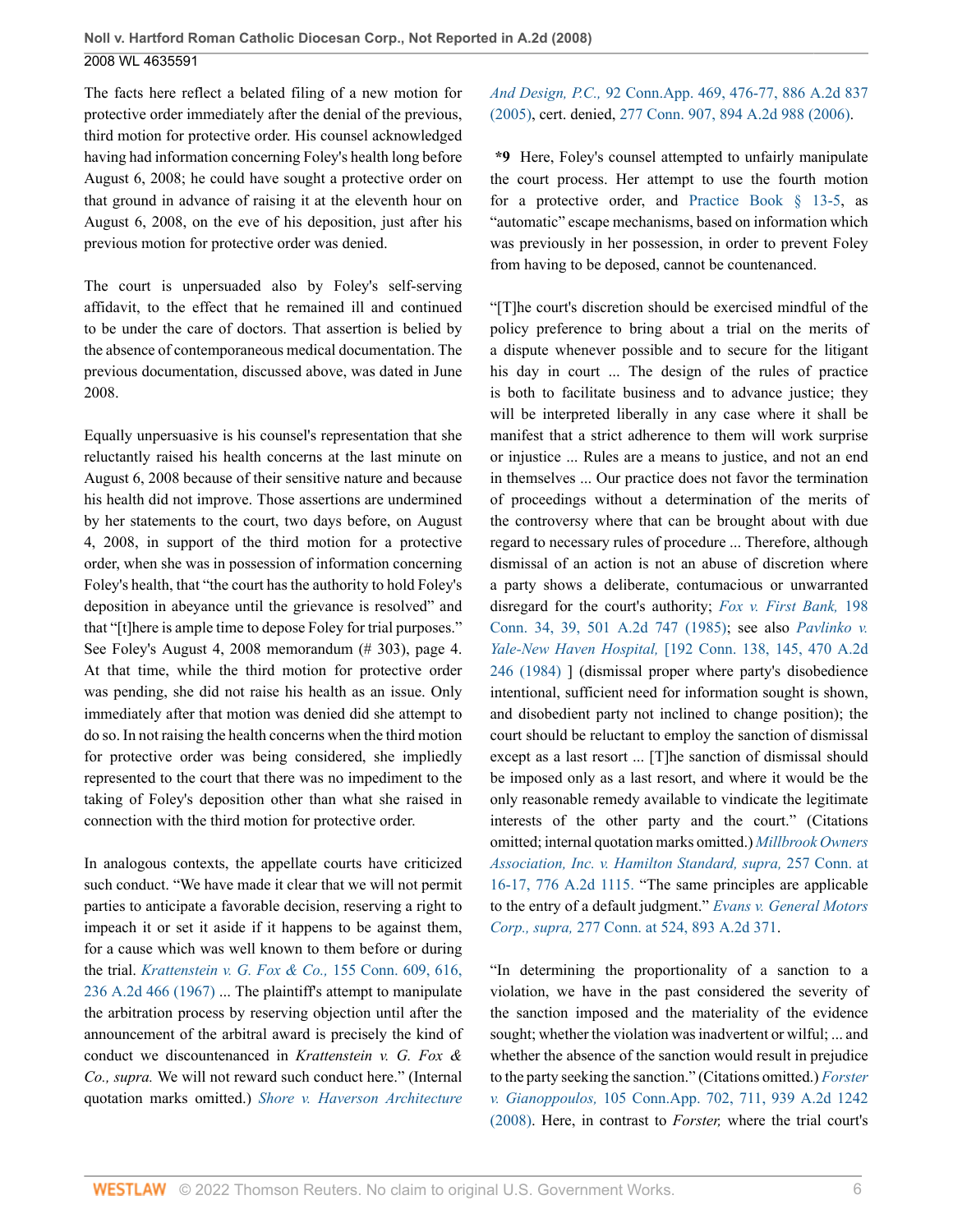entry of a default judgment was found not to be an abuse of discretion, the information sought, Foley's testimony, is material to the determination of liability. See *id.,* at 711, 939 A.2d 1242.

"To establish that the violation of an applicable court order was wilful, the claimant must prove that the violation was committed intentionally, with actual or constructive knowledge of the order and its contents. It thus has been observed that a genuine, good-faith dispute about the true meaning of a court order may sometimes defeat a claim of wilfulness, at least where it misleads the alleged contemnor to honestly believe that his challenged conduct is in fact compliant with that order ... [T]he rule is well established that unless and until a court order is modified or successfully challenged by proper procedure, it is presumed to be valid and must be obeyed." (Citations omitted.) *Keeney v. Buccino,* Superior Court, judicial district of Hartford at Hartford, Docket No. CV 93 0530766 (August 31, 2004, Sheldon, J.), affirmed, 92 Conn.App. 496, 885 A.2d 1239 (2005). "Intention is an inference of fact ..." (Internal quotation marks omitted.) *Heyman v. CBS, Inc.,* 178 Conn. 215, 228, 423 A.2d 887 (1979).

**\*10** Here, there is no good faith dispute about the meaning of the court's orders or the parties' agreement that Foley's deposition would occur on August 7, 2008. Instead of timely complying, Foley failed to appear for his deposition "[T]he only explanations or excuses ... offered for [his] challenged conduct are either legally untenable or factually unsupported on the record before the Court." *Keeney v. Buccino, supra,* Superior Court, Docket No. CV 93 0530766.

The record before the court shows that it was agreed that Foley's deposition was duly noticed to occur on August 7, 2008 and that he and his counsel failed to appear. On that date, plaintiff's counsel appeared for the deposition; a court reporter was in attendance as well. Also, on that date, the plaintiff's counsel attempted to, but could not reach Foley's counsel by phone.

Based on the record, including the statements of Foley's counsel, as discussed above, the court finds that Foley wilfully failed to appear for his duly noticed deposition.

The plaintiff has timely sought sanctions against Foley, by filing his motion for sanctions well in advance of February 16, 2009, the date scheduled for jury selection. The motion for sanctions was not presented "on the eve of trial." *U.B. Vehicle*

### *Leasing, Inc. v. Davis,* 90 Conn.App. 206, 211, 876 A.2d 1222 (2005).

"Our rules of practice provide guidelines to facilitate the discovery of information relevant to a pending suit. The primary purpose of a deposition taken pursuant to these provisions is discovery." *Sanderson v. Steve Snyder Enterprises, Inc.,* 196 Conn. 134, 139, 491 A.2d 389 (1985). As the Supreme Court recently reiterated, the "rules of discovery are designed to make a trial less a game of blindman's bluff and more a fair contest with the basic issues and facts disclosed to the fullest practicable extent." (Internal quotation marks omitted.) *Wexler v. DeMaio, supra,* 280 Conn. at 188-89, 905 A.2d 1196. Here, as discussed above, the central purpose of Foley's deposition was to secure his trial testimony.

Foley's alleged misconduct when the plaintiff was a child is a central part of the plaintiff's claims, against both Foley and the Archdiocese. The court finds that the plaintiff is prejudiced in the presentation of his case in chief by not having testimony by Foley to present at trial.

In the exercise of the court's discretion, since Foley wilfully failed to appear for his deposition, which was noticed in advance of trial and in compliance with the agreed-to scheduling order, and since the plaintiff has been prejudiced thereby, a default is warranted as to Foley. This sanction is warranted also to encourage Foley to comply with this court's order that he appear in Connecticut to be deposed, as discussed below. In so doing, the prejudice suffered by the plaintiff would be mitigated. In the event that he is deposed in compliance with the court's order, the court will consider vacating the default.

**\*11** The court declines to enter a default judgment against Foley. The assessment of the plaintiff's claim for damages against Foley must await an evidentiary presentation to and adjudication by the finder of fact at trial.

*B*

### *Capias*

Since the subpoena was issued in Virginia, not in Connecticut, this court may not issue a capias. See Practice Book § 13-28(f), which pertains to a subpoena issued in this state.<sup>1</sup>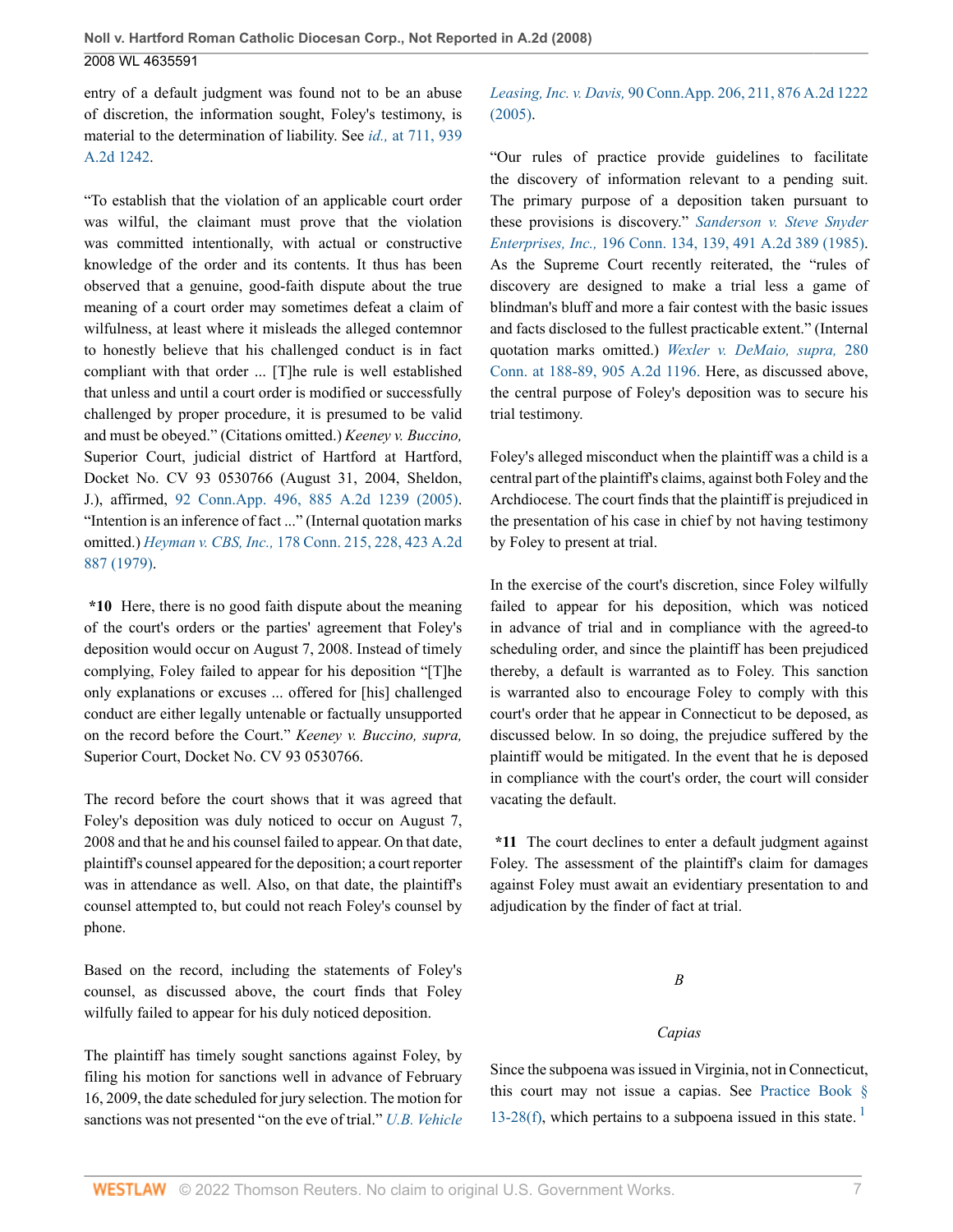Here, after the court granted the motion for a commission to take the deposition in Virginia, the subpoena was issued there. See *Cassinelli Brothers Construction Co. v. Gray,* Superior Court, judicial district of Stamford-Norwalk at Stamford, Docket No. CV95 0142662 (May 9, 1996, Hickey, J.) (16 Conn. L. Rptr. 629).

*C*

#### *Deposition In Connecticut*

"Practice Book § 13-29(c)(2) governs the place of deposition of a defendant who is not a resident of this state. The import of  $\lceil \S 13-29(c)(2) \rceil$  read as a whole is based on the rationale that a defendant should generally not be required to finance the cost of litigation against him. Thus, [a] nonresident defendant ... may usually insist that his deposition be taken only where he resides or does business. These rules have sometimes been relaxed, however, to accommodate special circumstances of the parties ... The court has discretion to compel a nonresident defendant to give his deposition 'at such other place as is fixed by order of the judicial authority.' See Practice Book 13-29(c)(2). No hard rule should be set to govern when the court should exercise its discretion to order an out-of-state defendant to appear in Connecticut ... The court in exercising its discretion must do so in a manner which accommodates the special circumstances of each case." (Citations omitted; internal quotation marks omitted.) *Moorman v. Khan,* Superior Court, judicial district of Fairfield at Bridgeport, Docket No. CV01 0382045 (December 10, 2004, Gilardi, J.) (38 Conn. L. Rptr. 380). One factor to be considered is that "the defendant was personally served in Connecticut with the writ and complaint while he or she was a resident and thereafter voluntarily moved out of Connecticut ..." *Id.*

Here, the plaintiff made significant efforts to depose Foley in Virginia, and expended money and time in order to do so, but Foley willfully failed to appear. As discussed above, his testimony is central to the plaintiff's case in chief. In the exercise of its discretion, the court orders Foley to attend his deposition, to be held in Connecticut, on a date certain to be agreed to by the parties, and no later than October 30, 2008. In view of the monetary sanctions discussed below, the court declines to require Foley or his counsel also to pay for the costs of his Connecticut deposition. Of course, he is responsible for paying for his own travel expenses.

*D*

#### *Fees and Costs*

As stated above, the court is empowered to award sanctions in the event of a violation of its rules and orders. Pursuant to Practice Book  $\S$  13-14(a), the court has the discretion to "make such order as the ends of justice require" for the failure to appear and testify at a deposition duly noticed. Also, "[t]he trial court has the authority to regulate the conduct of attorneys and has a duty to enforce the standards of conduct regarding attorneys." (Internal quotation marks omitted.) *Bergeron v. Mackler,* 225 Conn. 391, 397, 623 A.2d 489 (1993).

**\*12** "[T]he trial court has broad discretion to fashion and impose sanctions for failure to comply with the rules of discovery ..." (Citations omitted.) *Northeast Savings, F.A. v. Plymouth Commons Realty Corp.,* 229 Conn. 634, 638, 642 A.2d 1194 (1994).

For the reasons stated above, sanctions are ordered against Foley and his counsel. His counsel's attempt to manipulate the process, discussed above, warrants sanctions. They are ordered to pay reasonable attorneys fees and costs to the plaintiff concerning the attempt to take Foley's deposition in Virginia, and concerning the instant motion. The plaintiff has requested the reasonable sum of \$1,768.96 for travel expenses (airfare, hotel, taxi). The court is unpersuaded by Foley's arguments that the amounts incurred for these items are not reasonable.

The plaintiff also requested the sum of \$587.50 for transcript costs and an amount for video to be determined. It is unclear why the brief deposition transcript for August 7, 2008 would cost the sum requested. The plaintiff is directed to provide additional documentation for these expenses. In addition, the plaintiff is directed to provide evidence in support of his claim for attorneys fees. These are to be provided by October 10, 2008, and any response by Foley is to be filed by October 24, 2008. A new request for adjudication shall be filed as well. In the interim, Foley and his counsel are ordered to reimburse the plaintiff for the travel expenses, in the amount of \$1,768.96, within thirty days from the date of this memorandum of decision.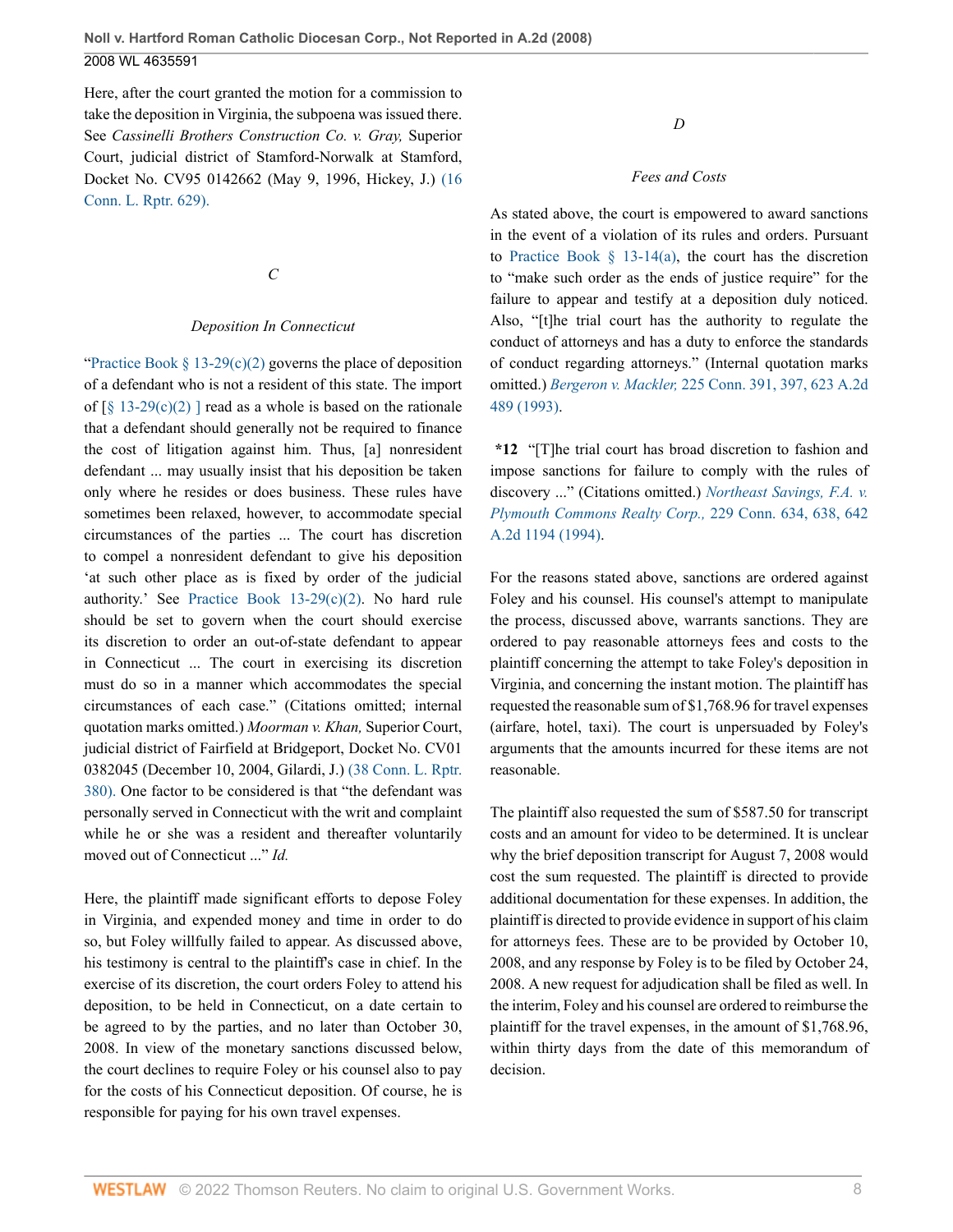*E*

#### *Contempt*

The decisional law concerning contempt findings is wellestablished. "Contempt is a disobedience to the rules and orders of a court which has power to punish for such an offense." (Internal quotation marks omitted.) *In Re Leah,* 284 Conn. 685, 692, 935 A.2d 1021 (2007). "The interests of orderly government demand that respect and compliance be given to orders issued by courts possessed of jurisdiction of persons and subject matter. One who defies the public authority and willfully refuses his obedience, does so at his peril.' *United States v. United Mine Workers,* 330 U.S. 258, 303, 67 S.Ct. 677, 91 L.Ed. 884 (1947). '[A]n order issued by a court with jurisdiction over the subject matter and person must be obeyed by the parties until it is reversed by orderly and proper proceedings. *Id.,* at 293.' " *Rocque v. Design Land Developers of Milford, Inc.,* 82 Conn.App. 361, 366, 844 A.2d 882 (2004).

Practice Book § 1-13A states, "Any person ... disobeying any order of a judicial authority in the course of any judicial proceeding may be adjudicated in contempt and appropriately punished ... Contempt may be either criminal or civil."

Practice Book § 1-21A provides for a coercive and nonpunitive civil contempt order where the dispute is, as here, between private litigants. "The violation of any court order qualifies for criminal contempt sanctions. Where, however, the dispute is between private litigants and the purpose for judicial intervention is remedial, then the contempt is civil, and any sanctions imposed by the judicial authority shall be coercive and nonpunitive, including fines, to ensure compliance and compensate the complainant for losses." Practice Book § 1-21A. See *Rizzuto v. Davidson Ladders, Inc.,* 280 Conn. 225, 241, 905 A.2d 1165 (2006).

**\*13** "Contempts of court may be classified as either direct or indirect, the test being whether the contempt is offered within or outside the presence of the court ... [A] finding of indirect civil contempt must be established by sufficient proof that is premised upon competent evidence presented to the trial court in accordance with the rules of procedure as in ordinary cases." (Internal quotation marks omitted.) *Legnos v. Legnos,* 70 Conn.App. 349, 352, 797 A.2d 1184, cert. denied, 261 Conn. 911, 806 A.2d 48 (2002).

The court must first "resolve the threshold question of whether the underlying order constituted a court order that was sufficiently clear and unambiguous so as to support a judgment of contempt." *In Re Leah, supra,* 284 Conn. at 693, 935 A.2d 1021. Second, the court must then determine "whether the violation was wilful or excused by a good faith dispute or misunderstanding." *Id.,* at 694, 935 A.2d 1021.

"The contempt remedy is particularly harsh ... and may be founded solely upon some clear and express direction of the court ... One cannot be placed in contempt for failure to read the court's mind." (Internal quotation marks omitted.) *Sablocky v. Sablocky,* 258 Conn. 713, 718, 784 A.2d 890 (2001).

"In a civil contempt proceeding, the movant has the burden of establishing, by a preponderance of the evidence, the existence of a court order and noncompliance with that order." *Statewide Grievance Committee v. Zadora,* 62 Conn.App. 828, 832, 772 A.2d 681 (2001). "A finding of contempt is a question of fact ... To constitute contempt, a party's conduct must be willful ... Noncompliance alone will not support a judgment of contempt ... [T]he credibility of witnesses, the findings of fact and the drawing of inferences are all within the province of the trier of fact." (Internal quotation marks omitted.) *Keeney v. Buccino, supra,* 92 Conn.App. at 513, 885 A.2d 1239.

"Before finding a person in contempt for the wilful violation of a court order, the trial court must consider the circumstances and facts surrounding the violation ... The fact that the order had not been complied with fully, however, does not dictate that a finding of contempt must enter. It is within the sound discretion of the court to deny a claim for contempt when there is an adequate factual basis to explain the failure to honor the court's order." (Citation omitted; internal quotation marks omitted.) *In Re Daniel C.,* 63 Conn.App. 339, 369, 776 A.2d 487 (2001). "The inability of a party to obey an order of the court, without fault on his part, is a good defense to the charge of contempt ... The contemnor must establish that he cannot comply, or was unable to do so." (Internal quotation marks omitted.) *Keeney v. Buccino, supra,* 92 Conn.App. at 513-14, 885 A.2d 1239.

In addition, Practice Book § 13-14, which is entitled "Order for Compliance; Failure to Answer or Comply with Order," includes no reference to contempt. Practice Book § 13-14(b) lists a nonexclusive range of orders which may be entered.<sup>2</sup>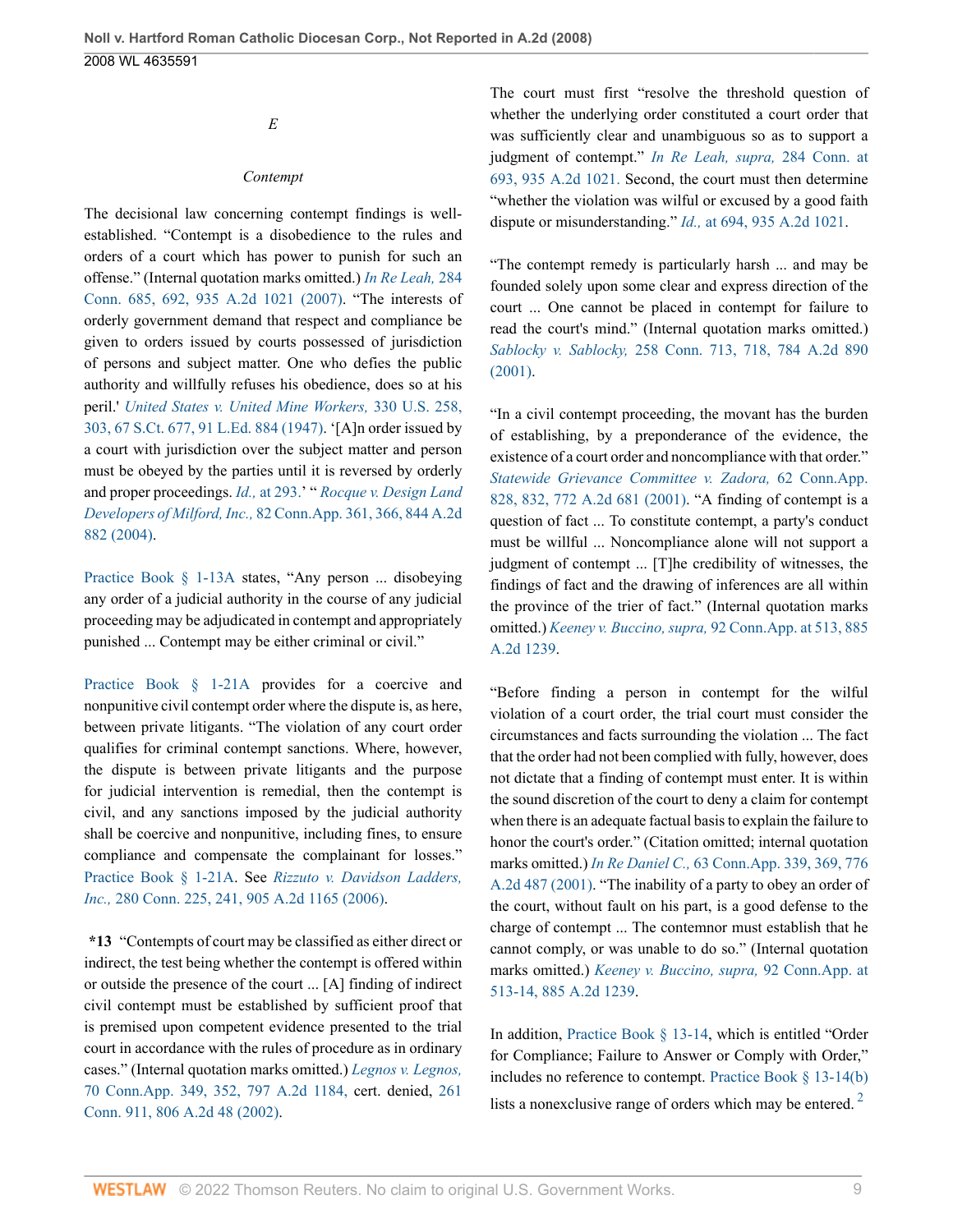**\*14** The Supreme Court recently stated, in *Rizzuto v. Davidson Ladders, Inc., supra,* 280 Conn. at 240, 905 A.2d 1165, that; in certain circumstances  $\S$  13-14(b)'s "sanctions are of no use ..." Section 13-14 does not prevent a plaintiff from "mov[ing] for a finding of civil or criminal contempt; Practice Book § 1-21A ..." (Footnote omitted.) *Id.,* 280 Conn. at 241, 905 A.2d 1165. Here, the entry of the default has only limited purposes, since it does not provide what is sought, trial testimony. While payment of an award of reasonable attorneys fees and costs will reimburse the plaintiff for the costs incurred in attempting to depose Foley in Virginia and in pursuing the plaintiff's motion for sanctions, it also will not be a substitute for the trial testimony. See Practice Book § 13-14(b).

Based on the record, the court finds that Foley intentionally, and without justification, did not comply with the court's clear orders, including, after he was subpoenaed, the parties' agreement that the deposition occur on August 7, 2008. As discussed above, there were several court orders here: the order granting the commission; the agreement as to the date for the deposition after the initial notice of deposition was, by extension, an order of the court; and the court's orders concerning Foley's motion for protective orders. The record before the court is clear and convincing and warrants a finding of indirect civil contempt against Foley for his willful violations of court orders when he failed to appear to be deposed.

#### *III*

### *Defendant's Motion For Sanctions*

Foley's motion for sanctions against the plaintiff's counsel for disclosing his residence address in a pleading seeks costs and attorneys fees and an order redacting references to his residence address from court documents. On September 12, 2008, the court issued an interim order, which ordered redactions to the referenced pleading and directed the parties to provide redacted copies concerning any other such references in public court documents.

The court finds that the disclosure which occurred was inadvertent and that no prejudice has been shown. See *State v. Respass,* 256 Conn. 164, 188, 770 A.2d 471 (2001). Sanctions are not warranted. Accordingly, the balance of Foley's motion for sanctions is denied.

### *CONCLUSION*

For the reasons stated above, the court, after having duly considered the evidence, written submissions, and arguments presented by the parties, and the parties having had an opportunity to be fully heard, hereby orders:

The plaintiff's motion for sanctions is granted in part and denied in part. The court previously issued an interim order concerning Foley's motion for sanctions, in which it ordered redactions of references to Foley's residence address. The remainder of Foley's motion for sanctions is denied. In addition:

1. A default shall enter against defendant Stephen Foley.

2. Defendant Foley is ordered to attend his deposition, in Connecticut, to be completed by October 30, 2008.

**\*15** 3. Defendant Foley and his counsel are ordered to reimburse the plaintiff for travel costs incurred in connection with the Virginia deposition, as set forth above, within thirty days of the date of this memorandum of decision. As discussed above, the plaintiff may submit evidence as to other deposition costs, and evidence of attorneys fees incurred.

4. Defendant Foley is adjudged in indirect civil contempt. Defendant Foley may purge himself of this contempt by being deposed in Connecticut, as provided above in paragraph 2.

It is so ordered.

### **All Citations**

Not Reported in A.2d, 2008 WL 4635591

### **Footnotes**